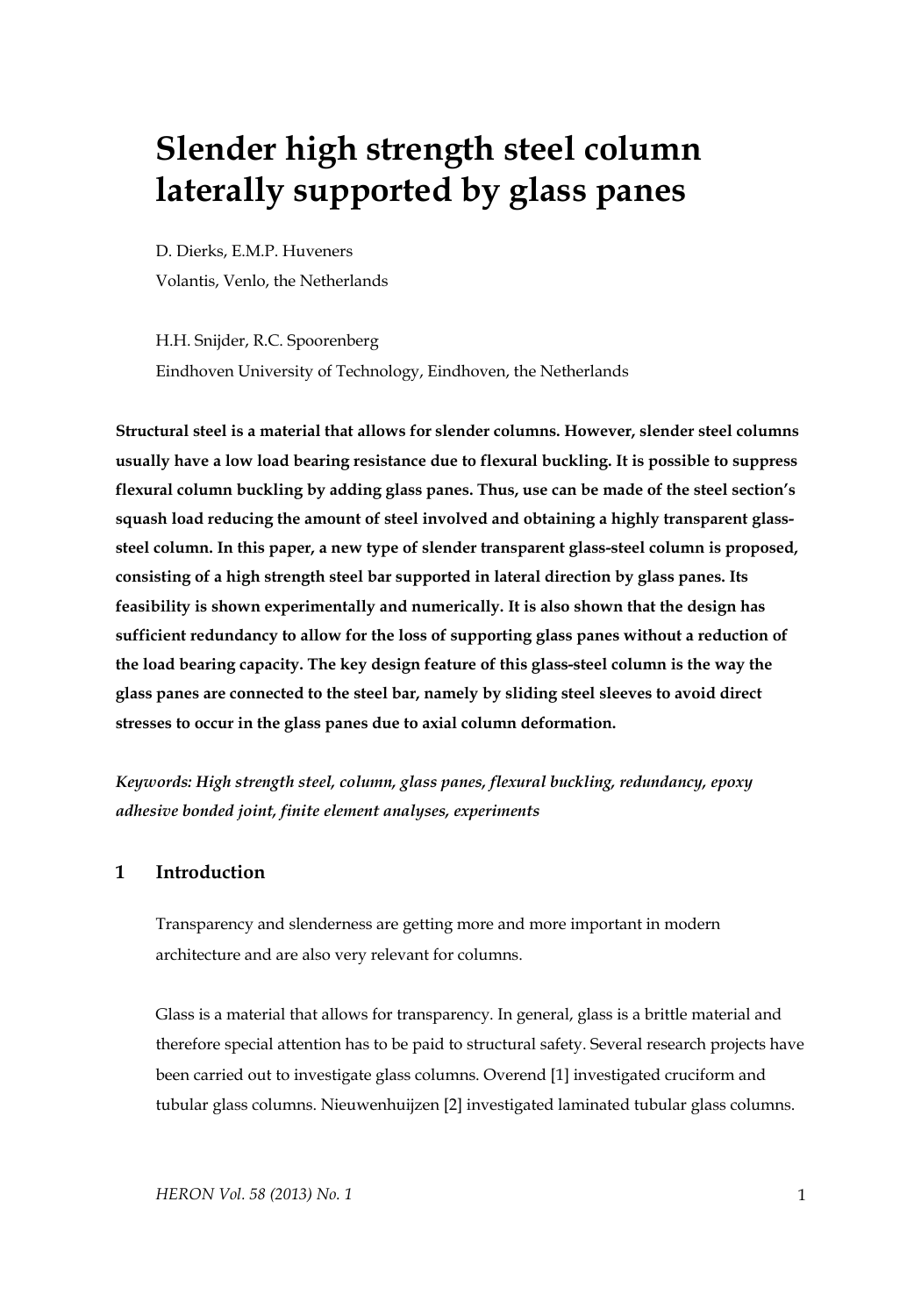Both research projects concluded that the end connections are essential elements for proper load introduction. Luible [3] investigated stability effects on small slender glass elements.

Structural steel allows for slender columns but then loss of stability through flexural buckling is the dominant failure mode reducing the load bearing resistance. If flexural buckling is suppressed effectively, the full squash load of the steel column can be achieved.

In view of the architectural qualities glass can offer and the good performance that structural steel has, a glass-steel column where glass panes suppress the occurrence of flexural buckling can be regarded as an excellent structural composite element. A glasssteel column must be designed such that flexural buckling of the steel column is suppressed by laterally supporting glass panes. Roebroek [4] and [5] investigated a slender steel column in normal grade steel, laterally supported by a locally connected glass pane. He showed that it is possible to support a full scale slender steel column laterally by one locally connected glass pane thereby remarkably increasing its load bearing resistance.

If flexural buckling of steel columns can be suppressed effectively and the full yield stress can be utilized, it makes sense to use high-strength steel to further reduce the use of material. The present study [6] focussed on the design of a high strength steel bar laterally supported glass panes connected by sliding glass-steel sleeve connections to avoid direct stresses to occur in the glass panes. The structural response of the proposed glass-steel column is examined by means of experiments and finite element analyses. Special attention is paid to the loss of one or more glass panes, reducing the number of panes supporting the steel bar, showing the glass-steel column to have sufficient redundancy.

## **2 Design of the glass-steel column**

By using high strength steel for the glass-steel column, less steel was needed to achieve a similar squash load as for the normal steel grade S235. However, less and higher strength steel results in a more slender column with flexural buckling becoming even more predominant. To utilize the full yield stress of the high strength steel, glass panes were added as lateral supports to suppress flexural buckling. Eurocode 3 [7] was used as preliminary design tool and sensitivity analyses using finite element software were then used to further design the glass-steel column.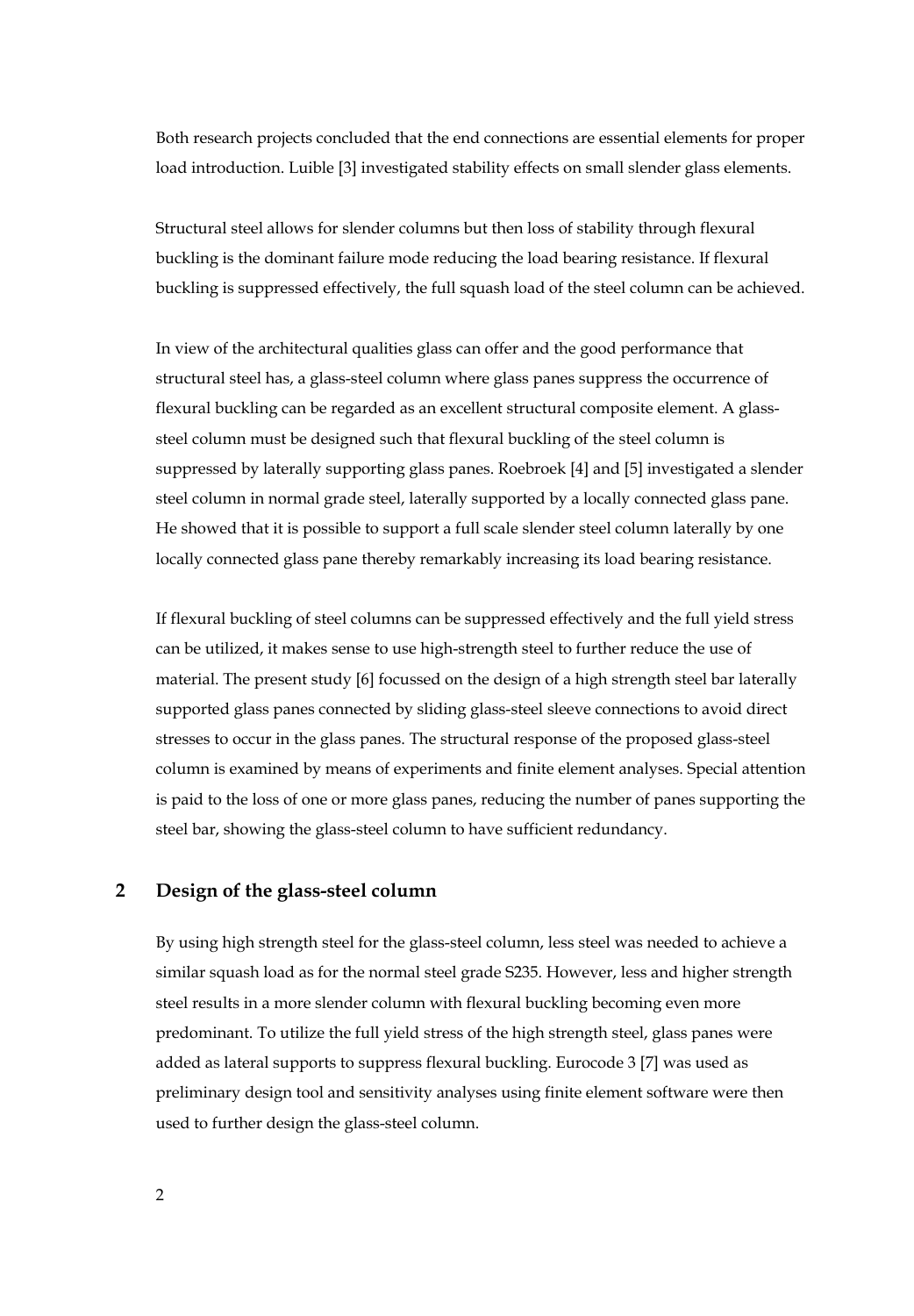The design of the glass-steel column is shown in the figures 1 and 2. The glass-steel column consists of a high strength steel bar supported by glass panes which are connected through sliding sleeves to the steel bar. The glass panes are slightly shorter than the height of the steel bar to keep them free from roof and floor. Heat strengthened float glass resists a higher maximum principal stress (i.e. tension) than anneal float glass and offers more residual capacity then fully tempered float glass [8]. Therefore, the four supporting glass panes in crucifix arrangement are made of heat strengthened float glass. Using four glass panes, two for each direction, allows losing one glass pane per direction without reduction of bearing resistance thus giving the design redundancy. Only at the lower support, the sleeve is fixed to the bar. All other sleeves are sliding vertically to avoid direct stresses to occur in the glass panes caused by axial column deformation. Adhesively bonded stainless steel strips connect the glass panes to the lips welded to the sleeves.

#### *2.1 Support spacing*

The steel bar used is a plain Dywidag bar with steel grade St 950/1050 [9]. Threaded ends on the plain bar are used for realizing the end supports. The diameter is 32 mm and the total height is 3600 mm, i.e. one story high. Although the steel grade of the bar is greater than the highest steel grade S700 covered by Eurocode 3, Eurocode 3 is used for designing the glass-steel column. This is justified by several studies showing that high strength steel performs better with respect to flexural buckling of columns than normal grade steel or at least not worse [10]. The reason for this better behaviour is a smaller influence of residual stresses.

The spacing between the lateral supports, i.e. the spacing between the sleeves, is determined using the flexural buckling design rule according to Eurocode 3 assuming the steel bar to buckle locally between the lateral supports (sleeves):

$$
\frac{N_{Ed}}{N_{b, Rd}} \le 1.0\tag{1}
$$

where:

 $N_{Ed}$  is the compressive design load [kN]

 $N_{b, Rd}$  is the buckling resistance [kN] governed by the squash load (i.e. 804 mm<sup>2</sup> x 950) N/mm<sup>2</sup> x  $10^{-3}$  = 764 kN) multiplied by a reduction factor  $\chi$  to include the effect of flexural buckling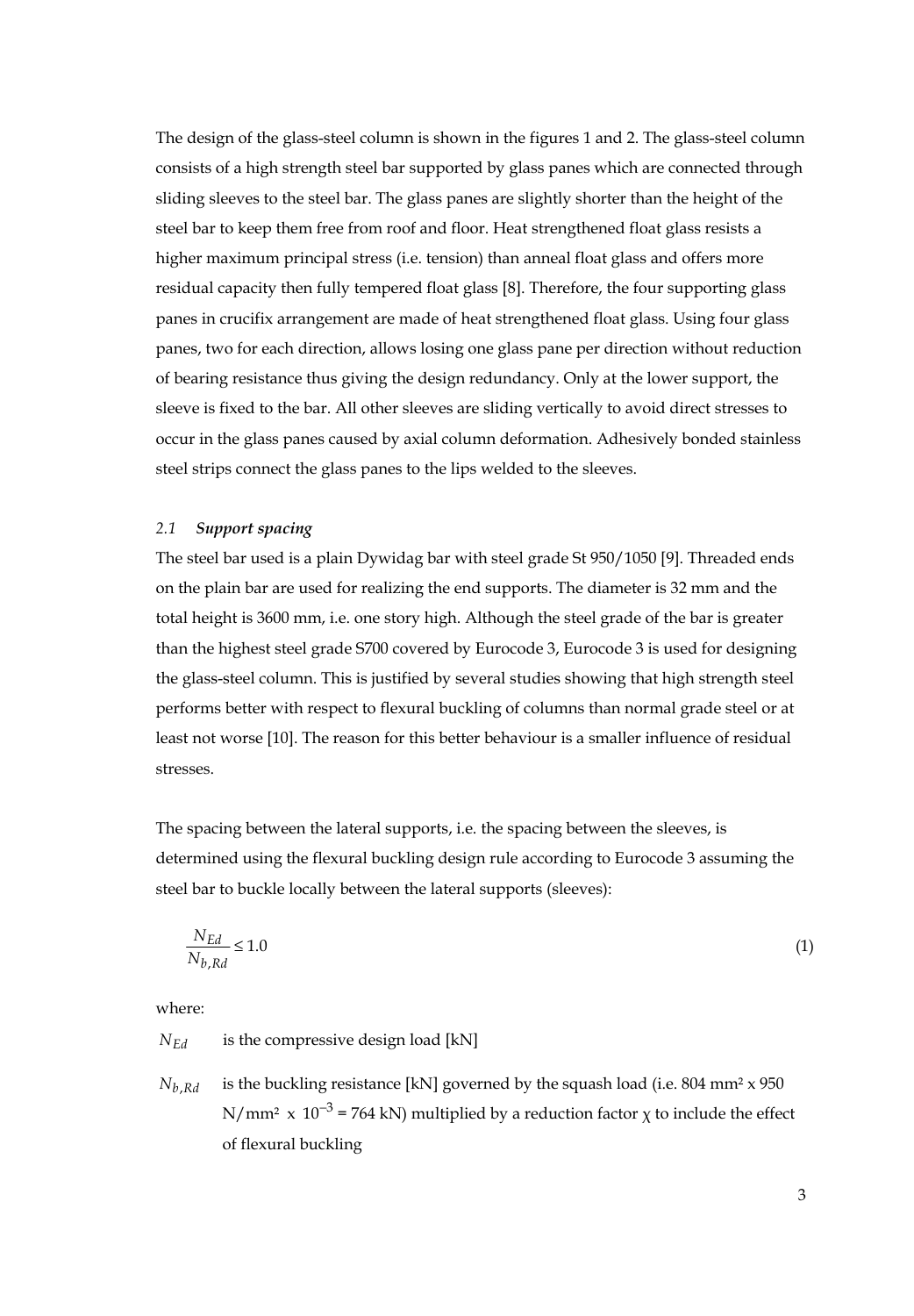A spacing between lateral supports  $L_{\text{sup}}$  = 150 mm is adopted. According to Eurocode 3 this leads to a reduction factor  $\chi$  = 0.936, resulting in  $N_{b, Rd}$  = 715 kN.

#### *2.2 Glass-steel connection*

Two-compound epoxy adhesive 3M Scotch-Welt 9323 B/A [11] as used by Roebroek [4] and examined by Huveners [12], is used to connected the glass panes to stainless steel strips. The adhesive bonded joint has an area of approximately  $30 \times 35$  mm<sup>2</sup> and a nominal thickness of 0.5 mm which is achieved by acrylate spacers. The strips are bolted to lips welded to the sleeves that support the steel bar locally. Each mid sleeve holds two glass panes placed perpendicularly (figure 1, middle). The top and bottom sleeve hold all four glass panes (figure 1, left and right). Each mid sleeve rotates 180° with respect to the previous one (figure 2, left).



mid - sliding

*Figure 1: Cross-sections of the sleeves with two or four glass panes attached*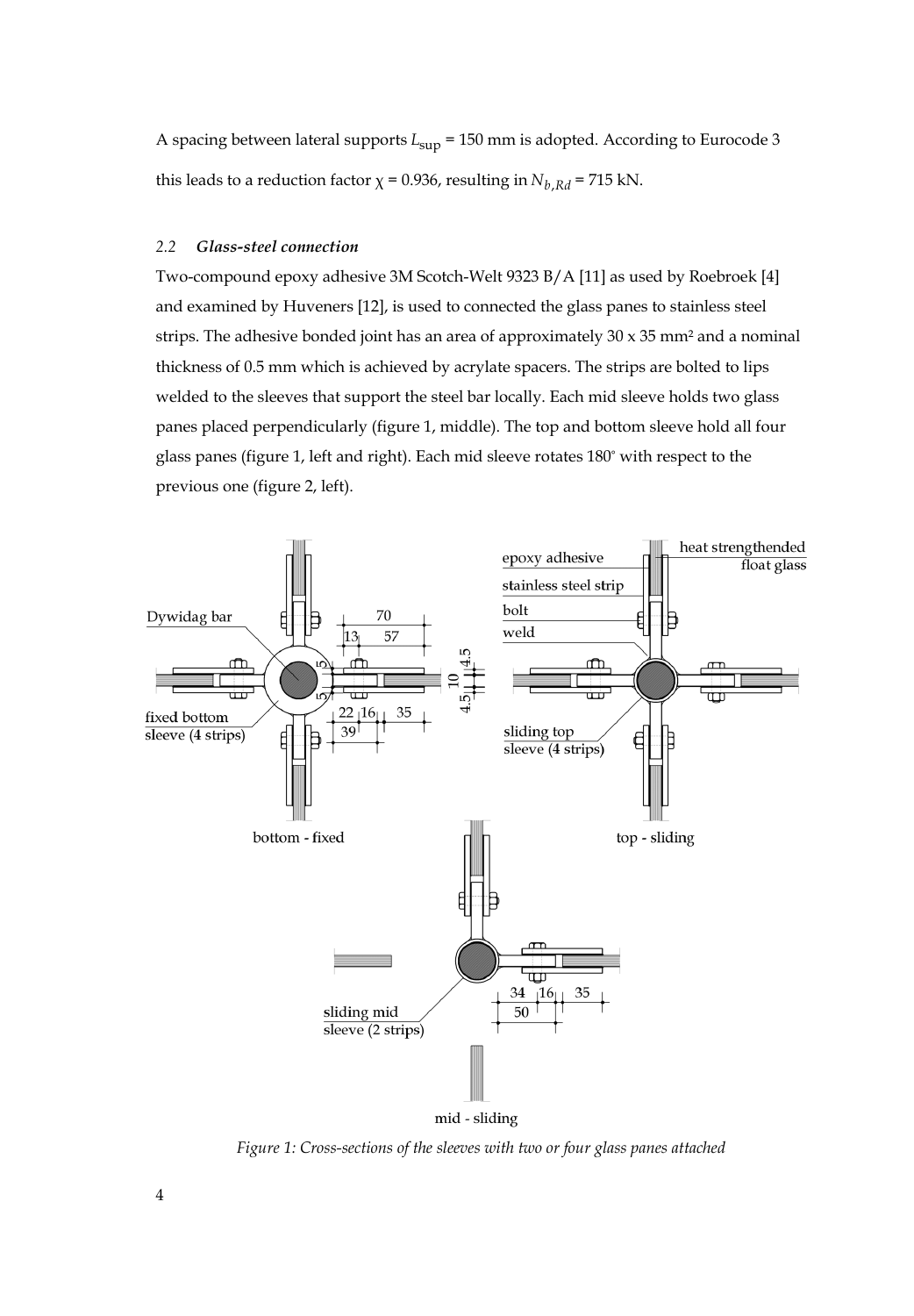## *2.3 Steel bar end supports*

To realize the steel bar's end supports, a Dywidag coupling connector was used at the threaded ends (figure 1 and 2, left). This connector is 110 mm long and has a diameter of 60 mm.

## *2.4 Finite element analyses for fine tuning*

To fine tune the preliminary glass-steel column design, finite element (FE) simulations are carried out. Section 4 discusses FE simulations in more detail. Material behaviour of the high strength steel is needed as input data for the analyses. These data are obtained by small scale tests performed on coupons taken from a spare steel bar (section 3.1) and simplified by a bi-linear stress-strain curve. The small scale tests revealed a lower yield stress under compression which lowered the squash load from 764 kN to 523 kN. Linear buckling analyses were used for fine tuning the preliminary design based on Eurocode 3. Variations were made in the support spacing  $L_{\text{sun}}$ , the unsupported end lengths  $L_{\text{end}}$ , the connector length *L*<sub>con</sub> and the glass pane width  $w_{\text{glass}}$ , presented in figure 2. The total height *L*<sub>tot</sub> and glass pane thickness were kept constant at 3600 mm and 20 mm



*Figure 2: Preliminary glass-steel column design*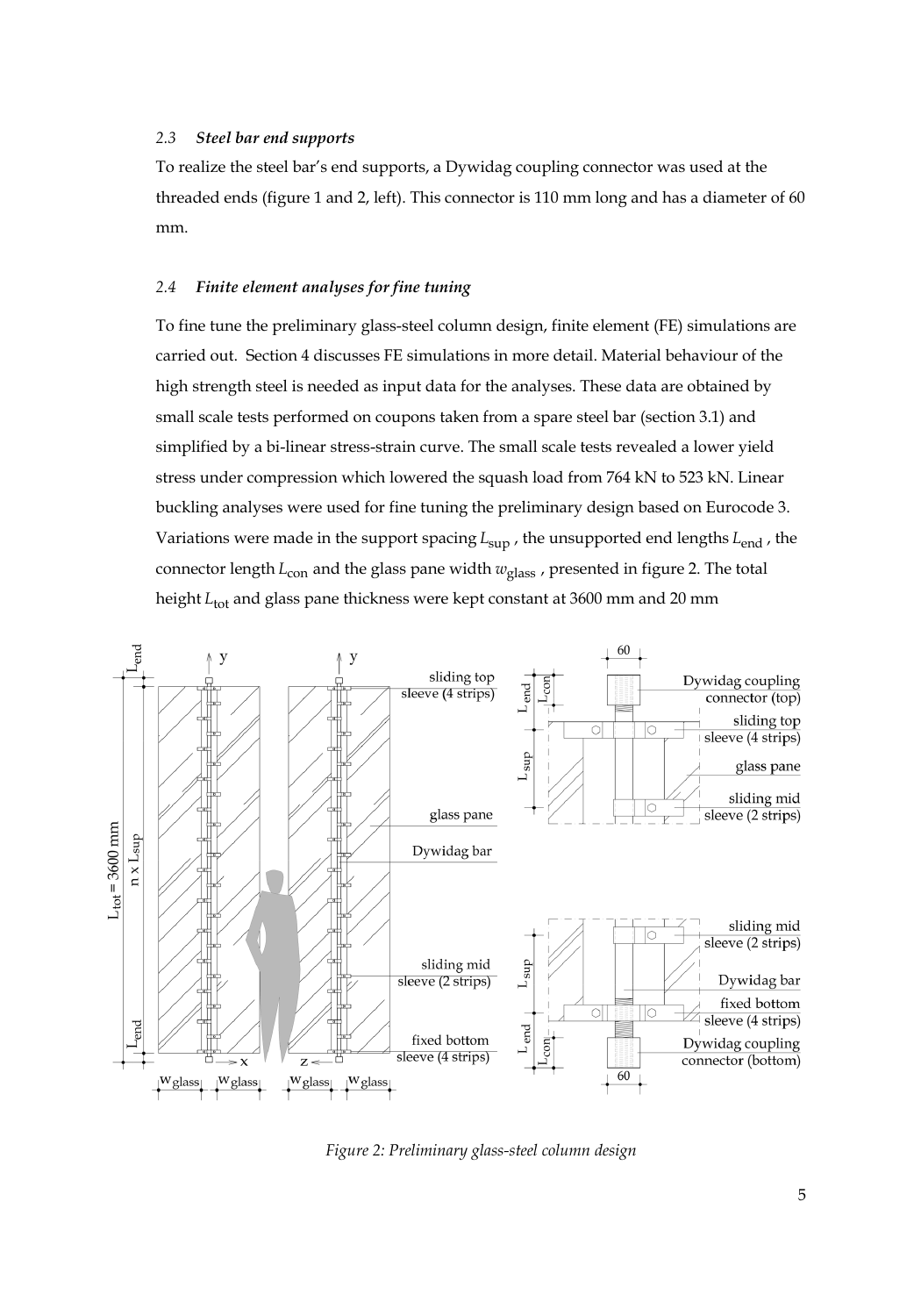respectively. In each series of analyses one or a set of related parameters were varied. To examine the influence of the boundary conditions on the critical load, pin-ended or clampended supports were used.

The most important feature is the buckling mode of the glass-steel column. The anticipated flexural buckling mode is buckling locally between the lateral supports (i.e. the sleeves) which only occurs for the clamp-ended glass-steel column. The pin-ended glass-steel column buckles in a global mode (table 1).

|                           | Pin-ended glass-steel column | Clamp-ended glass-steel column |
|---------------------------|------------------------------|--------------------------------|
| $L_{\rm sup}$ = 142 mm    |                              |                                |
| $L_{\text{end}}$ = 100 mm |                              |                                |
| $L_{\text{con}}$ = 55 mm  |                              |                                |
| $w_{\rm glass}$ = 600 mm  |                              | $\mathbf{x}$                   |
| critical load             | 1190 kN                      | 4550 kN                        |

*Table 1: Linear buckling analyses mode shapes (steel bar only) and critical loads* 

Geometrical and material non-linear imperfection analyses (GMNIA) with the geometrical dimensions presented in table 1 are carried out to examine principal stresses in the glass panes. Four scenarios are simulated:

- a. four glass panes;
- b. three glass panes;
- c. two glass panes placed perpendicularly;
- d. two glass panes placed parallel.

The first Euler buckling mode is used as geometrical imperfection shape in the x-y plane only, i.e. a sinusoidal imperfection. The maximum amplitude of this imperfection is  $e^*$  =  $l_{\text{tot}}$  /1000 = 3.6 mm.

Table 2 presents the ultimate loads  $N_{\text{ul}}$  and the maximum principal glass stresses  $\sigma_1$ (tensile). Only the clamp-ended glass-steel column is able to reach the steel bar's squash load of 523 kN. Even with two glass panes placed perpendicularly as lateral supports, the squash load is reached. Therefore, the clamp-ended glass-steel column shows more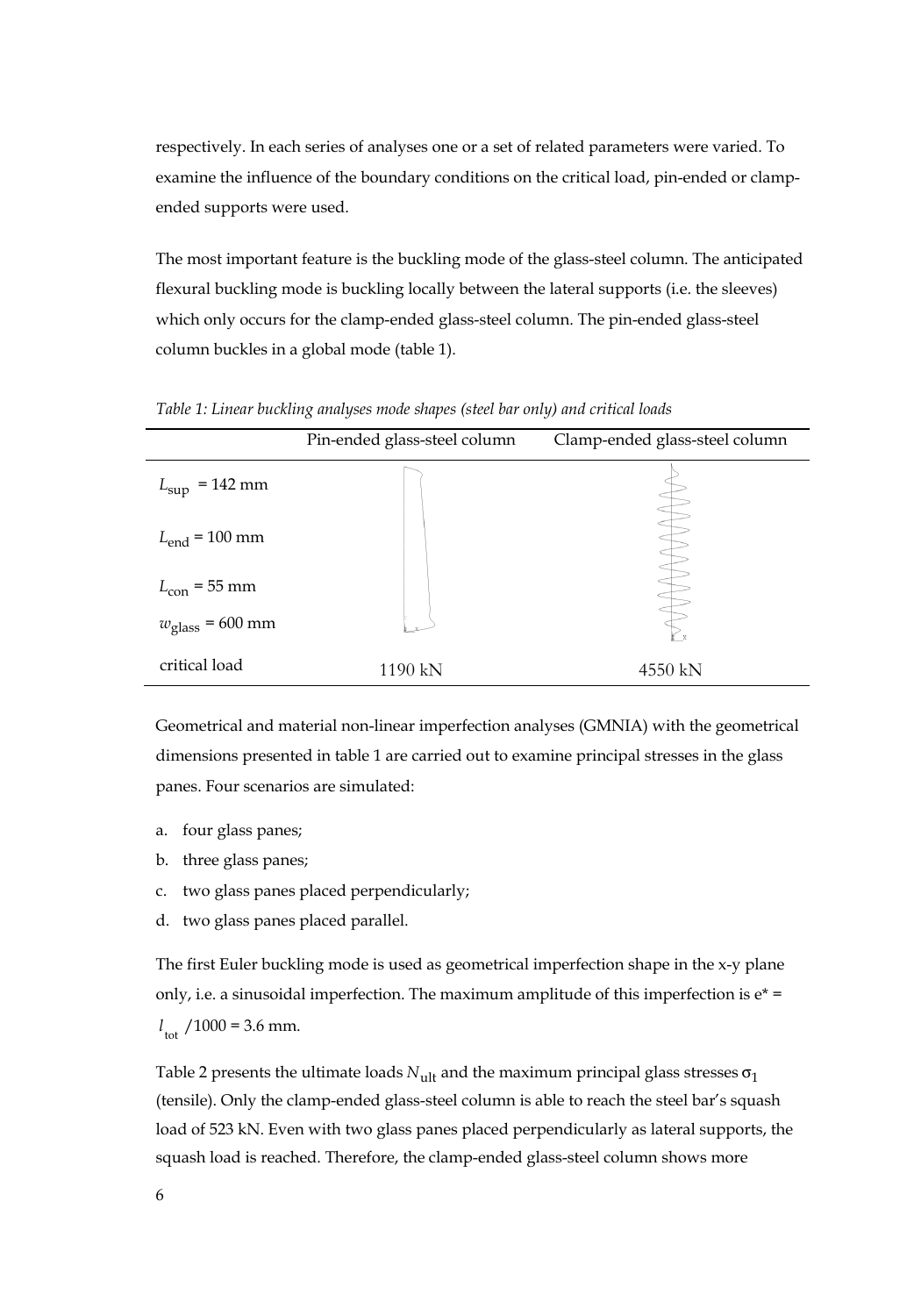redundancy than the pin-ended glass-steel column. The reason for the ultimate loads in table 2 being greater than found in the small scale tests is loading beyond the yield stress. Finally, it was decided to design the glass-steel column with clamped ends.

# **3 Experimental programme**

Since experiments are often expensive and time consuming, it is the intention to perform a limited number of tests to validate a FE model. The experimental programme consists of two types of tests: small scale tests and full scale tests.

## *3.1 Small scale tests*

Prior to the full scale tests, small scale tests were carried out. The goal of these small scale tests was to obtain material properties to be used as input data for the FE simulations. All small scale test specimens were taken from the same steel bar. Tensile, compression and buckling tests were carried out. NEN-EN-10002-1 [13] was adopted for the tensile tests. Ziemian [14] was used for the compression and buckling tests.

A 250 kN Schenck servo-controlled screw-driven testing machine with hydraulic end grips was used for the tensile tests. Due to the limitation in load capacity, the specimen crosssection was reduced to a diameter of 16 mm. Care has been taken not to overheat the specimens.

The compression and buckling tests were carried out with a displacement controlled 2.5 MN actuator. To ensure a smooth surface for adhesively bonded strain gauges, the diameter of each specimen was reduced to 30 mm. Again, care has been taken not to

|                                        | Glass-steel column    |                                 |                    |                                 |
|----------------------------------------|-----------------------|---------------------------------|--------------------|---------------------------------|
| Steel bar supported by:                | Pin-ended             |                                 | Clamp-ended        |                                 |
|                                        | $N_{\text{ult}}$ [kN] | $\sigma_1$ [N/mm <sup>2</sup> ] | $N_{ult}$ [ $kN$ ] | $\sigma_1$ [N/mm <sup>2</sup> ] |
| four glass panes                       | 470                   | 72                              | 591                | 16.1                            |
| three glass panes                      | 470                   | 7.5                             | 551                | 25.5                            |
| two glass panes placed perpendicularly | 281                   | 6.2                             | 530                | 8.4                             |
| two glass panes placed parallel        | 11                    | 21.1                            | 42                 | 38.5                            |

*Table 2: GMNIA results*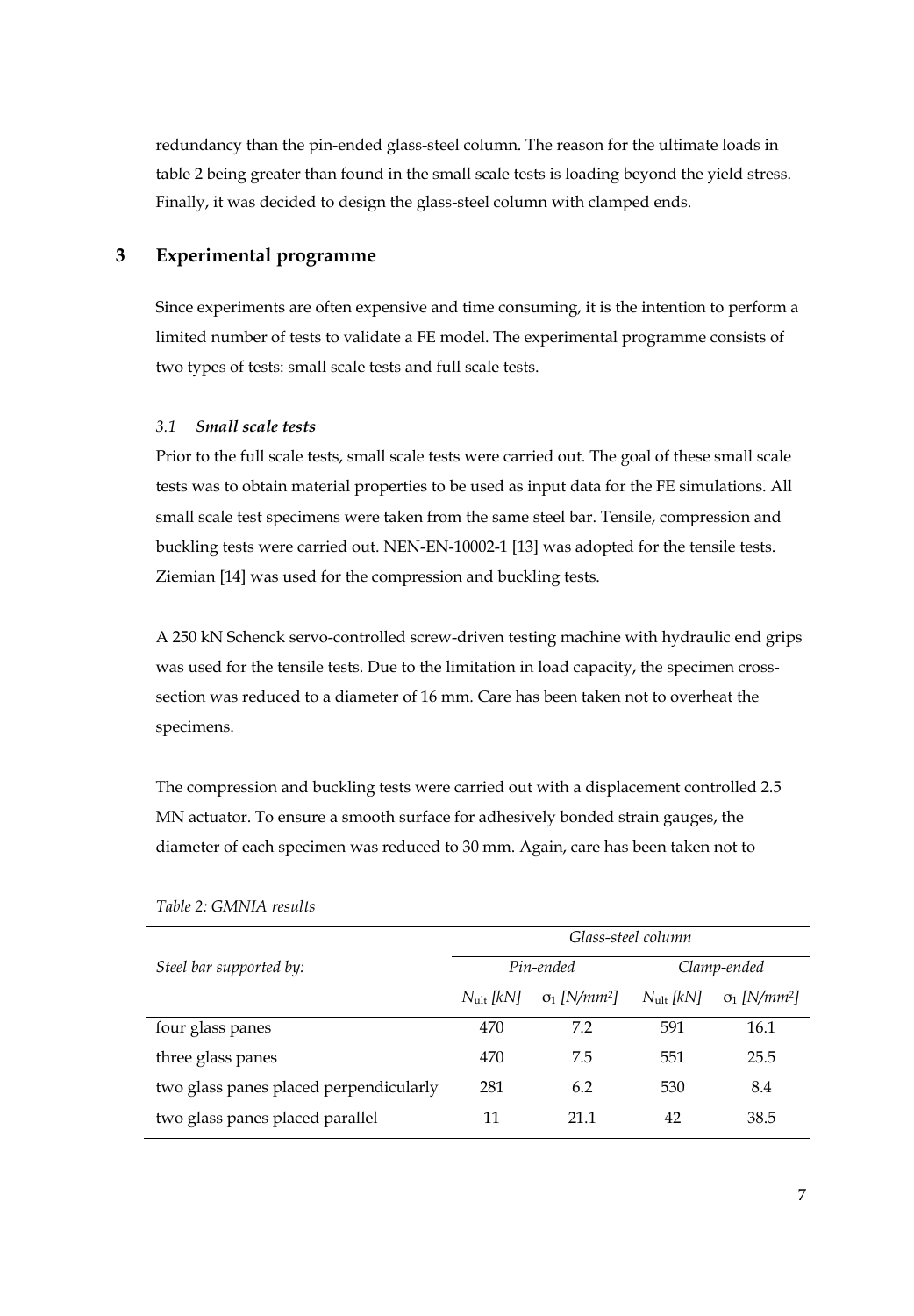overheat the specimens. The length of the specimens was 50 mm for the compression tests and 300 mm for the buckling tests. The buckling test specimens were placed between spherical supports to trigger buckling. An impression of the test setups is presented in figure 3.



 *Figure 3: Small scale test: tensile test (left), compression (middle), buckling (right)* 

The engineering stress-strain curves of the small scale tests are presented in figure 4. The tensile and buckling tests showed a clear yield plateau at 975 N/mm² and 650 N/mm² respectively. The compression tests showed gradual yielding between 550 N/mm² and 625 N/mm². The small scale tests revealed different yield stresses under compression and tension. The yield stress in compression was significantly lower than the yield stress in tension: 650 N/mm² and 975 N/mm² respectively. This was caused by the production process of the Dywidag bar and can be attributed to the Bauschinger effect.

Although the small scale buckling tests were setup to trigger buckling, buckling did not occur in the tests. Accidentally, small scale buckling tests were very good representations for small scale compression tests (figure 4, right). Therefore the material properties found in the small scale buckling tests were used as input data for the FE simulations.

# *3.2 Full scale tests*

The full scale test programme consisted of one glass-steel column which was tested four times, changing the number of glass panes for lateral support in each test. Single panes of heat strengthened float glass with a height of 3431 mm were used. The diameter of the steel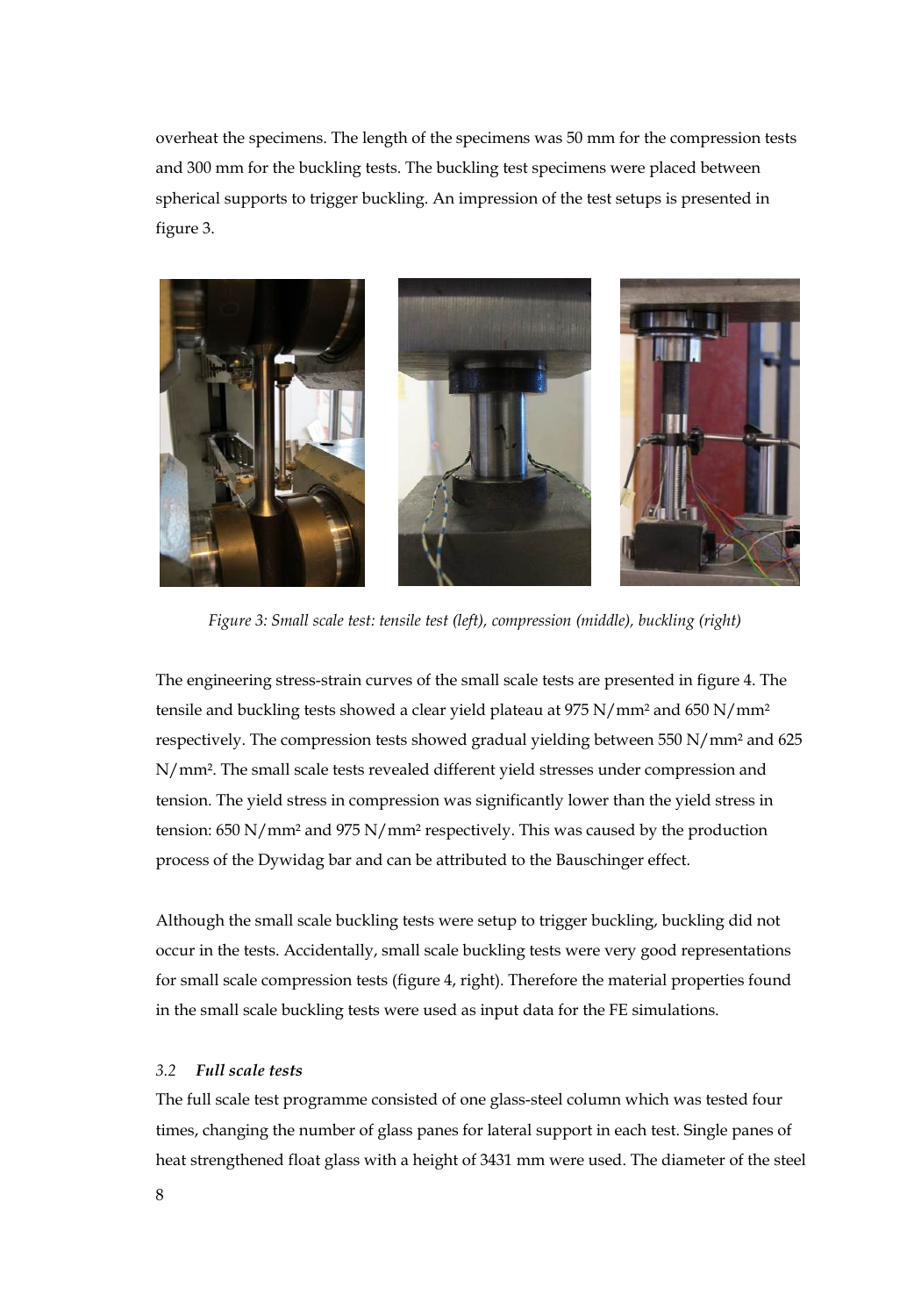bar was measured over the entire height and averaged to 32.3 mm which resulted in an average cross-sectional area of 819 mm². A schematic overview of the full scale tests is presented in table 3.

The steel bar was placed in a rigid steel frame and then the glass-steel column was assembled (figure 7). After assembly the geometrical imperfections of the steel bar were measured by means of a theodolite and presented in the figures 5 and 6.



*Figure 4: Engineering stress-strain curves of the small scale tests* 

|                       | Test 1           | Test 2           | Test 3           | Test 4   |
|-----------------------|------------------|------------------|------------------|----------|
|                       |                  |                  |                  |          |
| number of glass panes | $\overline{4}$   | 3                | $3 - 2$          | $\theta$ |
| $L_{\text{tot}}$      | 3600 mm          | 3600 mm          | 3600 mm          | 3600 mm  |
| $L_{\rm sup}$         | 142 mm           | 142 mm           | 142 - 284 mm     |          |
| $L_{end}$             | $100 \text{ mm}$ | $100 \text{ mm}$ | $100 \text{ mm}$ |          |
| $L_{\rm con}$         | 55 mm            | 55 mm            | 55 mm            | 55 mm    |
| $w_{\text{glass}}$    | 400 mm           | 400 mm           | 400 mm           |          |
| $w_{\rm glass}$       | $10 \text{ mm}$  | $10 \text{ mm}$  | $10 \text{ mm}$  |          |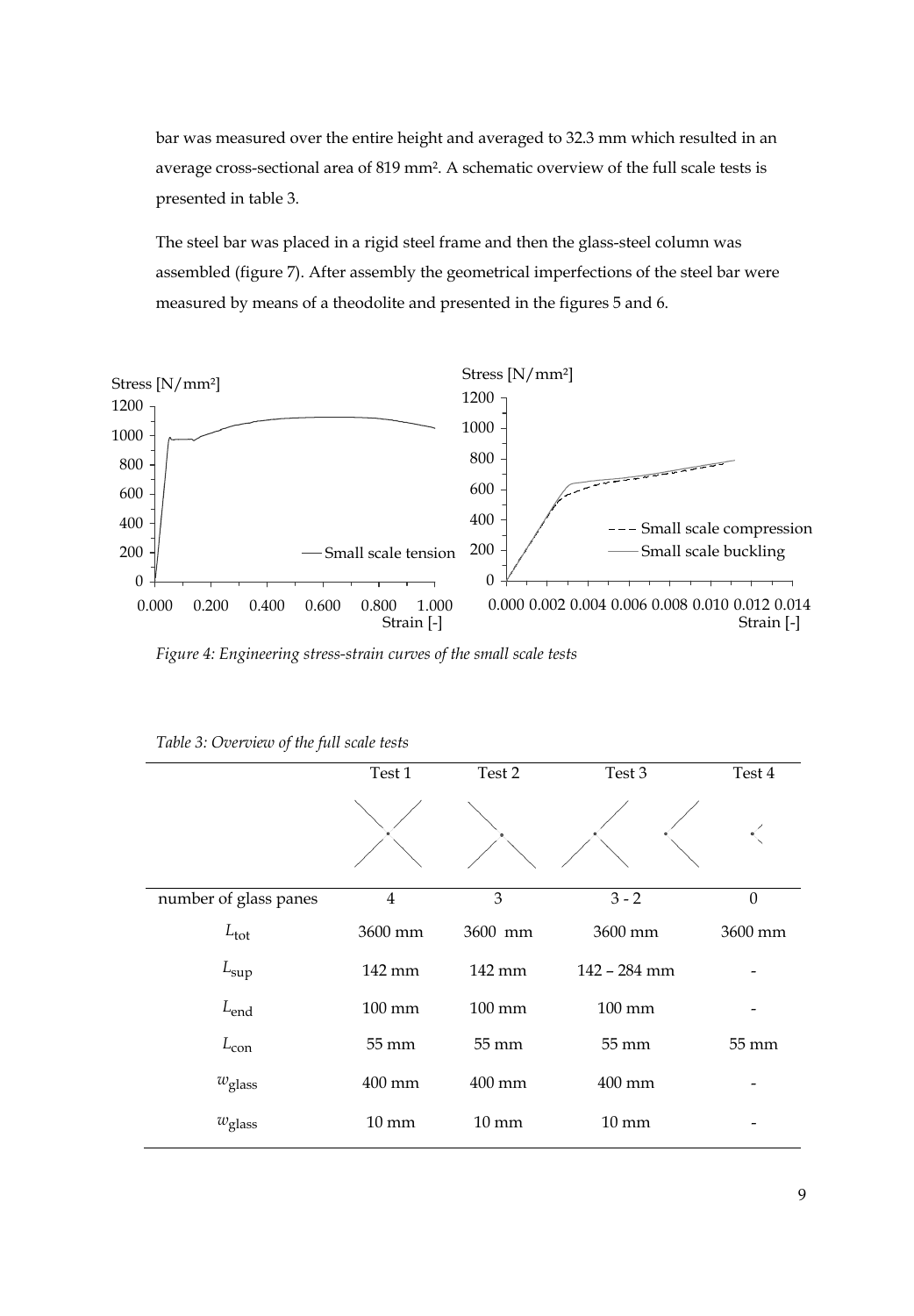

*Figure 5: Geometrical imperfections of the steel bar in the ξ-y plane (also see figure 7)* 



*Figure 6: Geometrical imperfections of the steel bar in the η-y plane (also see figure 7)* 



 *Figure 7: Full scale glass-steel column positioned in test frame*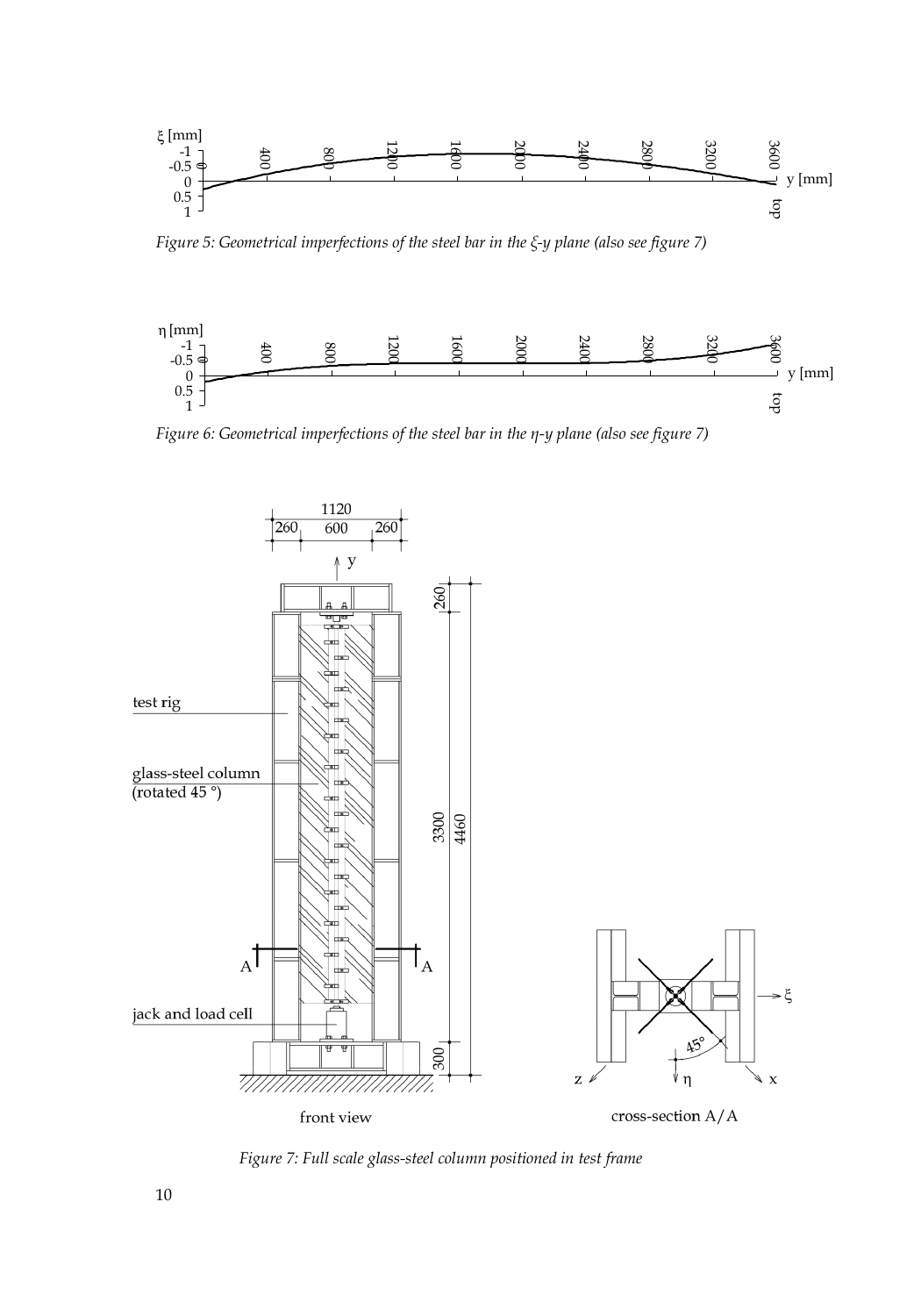

*Figure 8: Full scale glass-steel column positioned in test frame, top sleeve and bottom sleeve*

In the FE analyses discussed in section 2.4 the maximum (tensile) principal glass pane stresses were found at the top and bottom glass-steel connections. Therefore strain gauge rosettes were placed at these locations to measure the strains on the glass during the tests.

To monitor the steel bar's strain, two times four electrical strain gauges were applied around the bar's circumference at the bottom and at mid height. The glass-steel column's displacement was measured at the point of load introduction at the bottom sleeve (figure 8, right). Sliding of the sleeves was measured at the top sleeve (figure 8, left).

## *3.2.1 Test 1, lateral support by four glass panes*

Loading was applied manually by an upward displacement of approximately 0.2 mm/min at the bottom of the steel bar. The loading was stopped at 300 kN and 400 kN for approximately five minutes to allow settlements to occur. At 525 kN the experiment was terminated to be able to reuse the glass-steel column in subsequent tests.

Figure 9 (left) presents the load-displacement curve of the top (sliding) and bottom (fixed) sleeve in test 1. The bottom sleeve shows an initial displacement of 0.7 mm. Up to approximately 500 kN the load-displacement curve was almost linear, beyond 500 kN the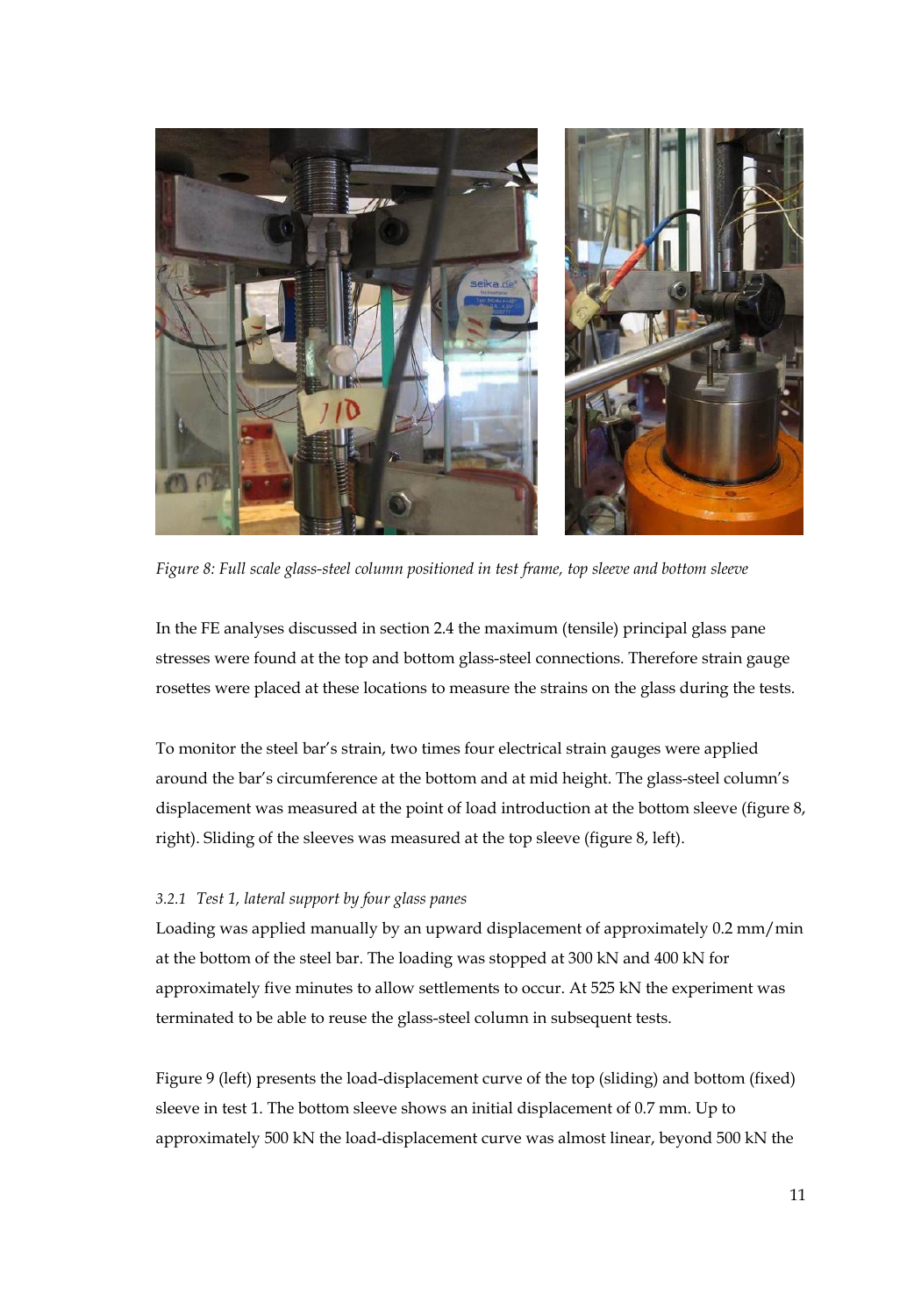curve started to deflect more (i.e. elastic-plastic range). At 525 kN the stress in the steel bar is 641 N/mm² which is similar to the yield stress found in the small scale buckling tests: the steel bar almost yields.

At 500 kN the top sleeve displacement was 9.9 mm which is similar to the elastic displacement of 10.3 mm found with Hooke's Law. The bottom sleeve displacement was 13.8 mm. The bottom thread deformation in the Dywidag connector was 1.2 mm as is shown in figure 9 (right). There are two of these connections, resulting in a total thread deformation of 2.4 mm. Adding this thread deformation to the initial displacement of 0.7 mm and subtracting the result from the measured 13.8 mm results in a bottom sleeve displacement of 10.7 mm which is 0.4 mm greater than according to Hooke's law. This difference can be attributed to a locally reduced diameter at the bar's threaded end parts and settlements in the test setup.



*Figure 9: Load-displacement curves of top and bottom sleeve (left) and bottom thread (right)* 

#### *3.2.2 Test 2, lateral support by three glass panes*

The loading procedure of test 2 was identical to that of test 1. The load increased linearly up to 499 kN at which level the second highest sliding sleeve seized resulting in a locally cracked glass pane at the top glass-steel connection (figure 10). After cracking, the load dropped to 480 kN and the test was terminated. Figure 11 (left) presents the loaddisplacement curve of the top (sliding) and bottom (fixed) sleeve in test 2. The bottom sleeve shows an initial displacement of 0.4 mm. The curve of the top sleeve clearly shows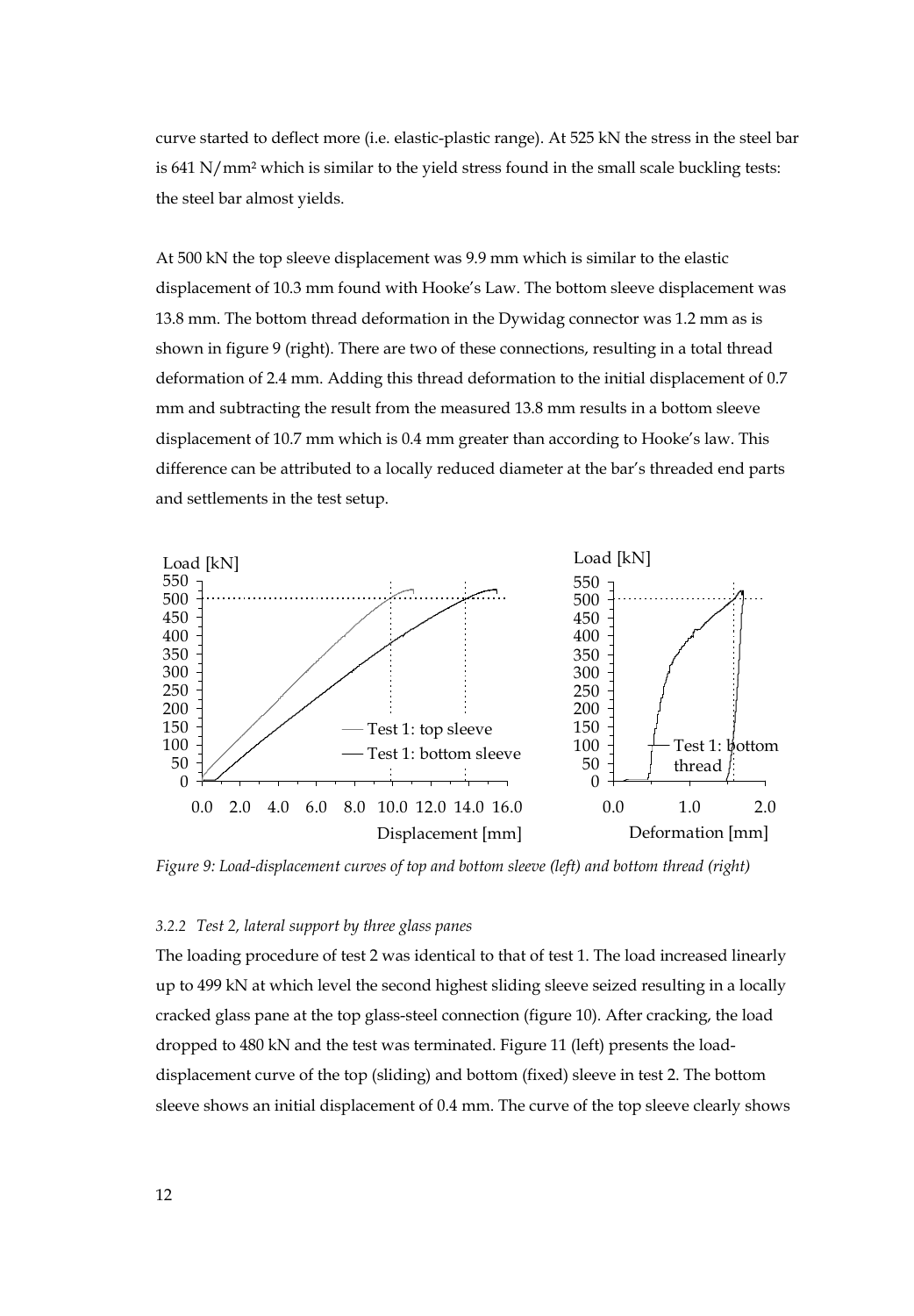

 *Figure 10: Seized second highest sliding sleeve and locally cracked glass pane* 

seizing. An increased principal stress in the glass panes was not observed.

At 499 kN the bottom sleeve deformed 11.8 mm, which is 1.5 mm greater than according to Hooke's law. The thread deformation in the connector at both column ends was  $2 \times 0.2$  mm (figure 11, right). Adding this deformation to the initial displacement and subtracting the result from the measured value of 11.8 mm results in a bottom sleeve deformation of 11.0 mm. This is 0.7 mm greater than according to Hooke's law and can be explained by the reasons given for test 1.

## *3.2.3 Test 3, lateral support by three and finally two glass panes*

The loading procedure of test 3 was identical to that of the previous tests. The load increased linearly up to 314 kN, at which level several glass connections of one glass pane unexpectedly failed locally (figure 12). Residual lateral support of the locally failed glass



*Figure 11: Load-displacement curves of top and bottom sleeve (left) and bottom thread (right)*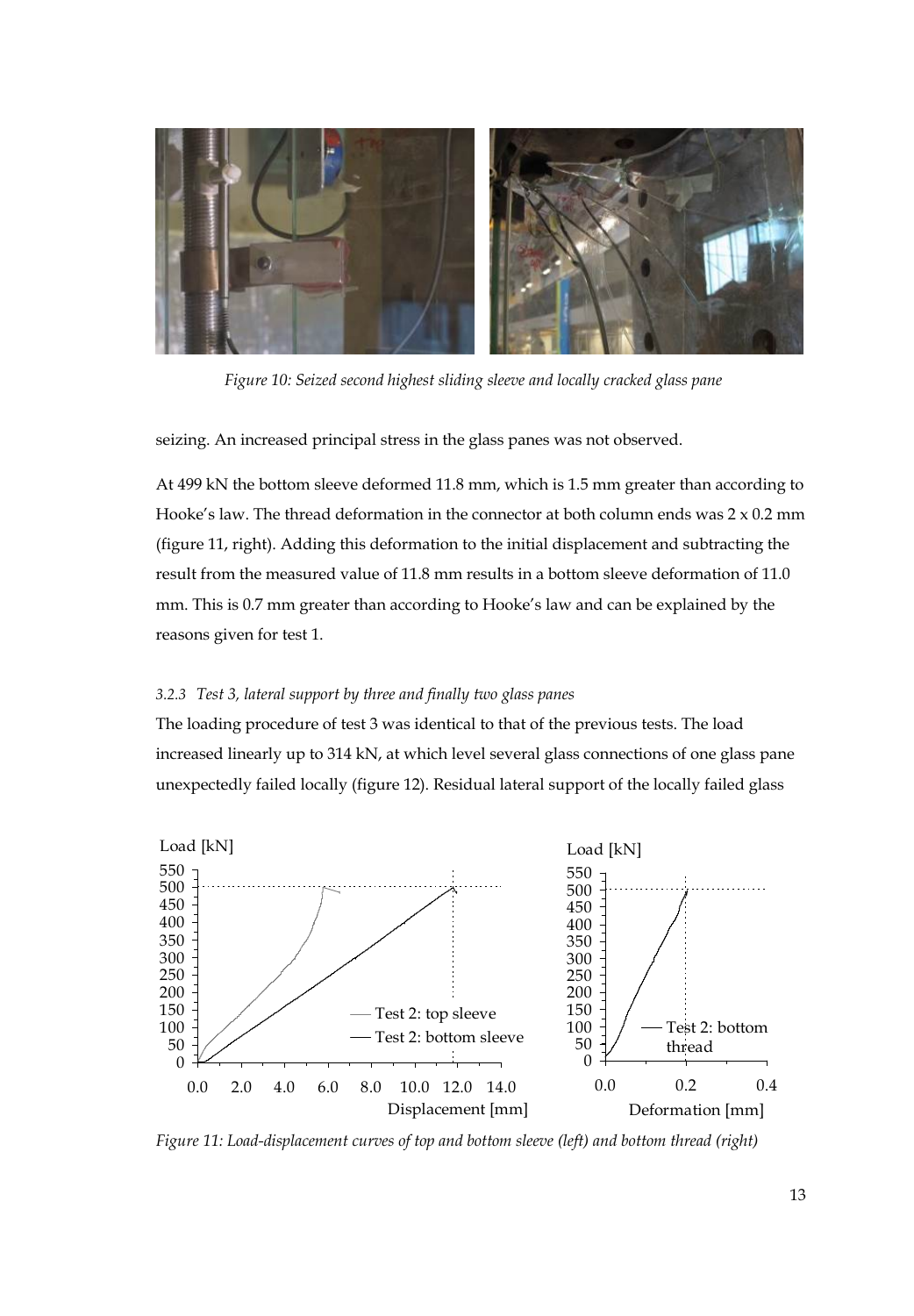

*Figure 12: Locally failed glass pane in test 3* 

panes was assumed to be negligible. Loading was continued up to 520 kN.

Figure 13 (left) presents the load-displacement curve of the top (sliding) and bottom (fixed) sleeve in test 3. As in test 2, the bottom sleeve shows an initial displacement of 0.4 mm. At 314 kN, failure of one glass pane, the curve shifts 0.3 mm. The curve of the top sleeve clearly shows seizing over the entire load path.

At 500 kN the bottom sleeve deformed 11.8 mm, which is 1.5 mm greater than according to Hooke's law. The thread deformation in the connector at both column ends was  $2 \times 0.14$ mm (figure 13, right). Adding this deformation to the initial displacement and subtracting the result from the measured value 11.8 mm results in a bottom sleeve deformation of



*Figure 13: Load-displacement curves of top and bottom sleeve (left) and bottom thread (right)*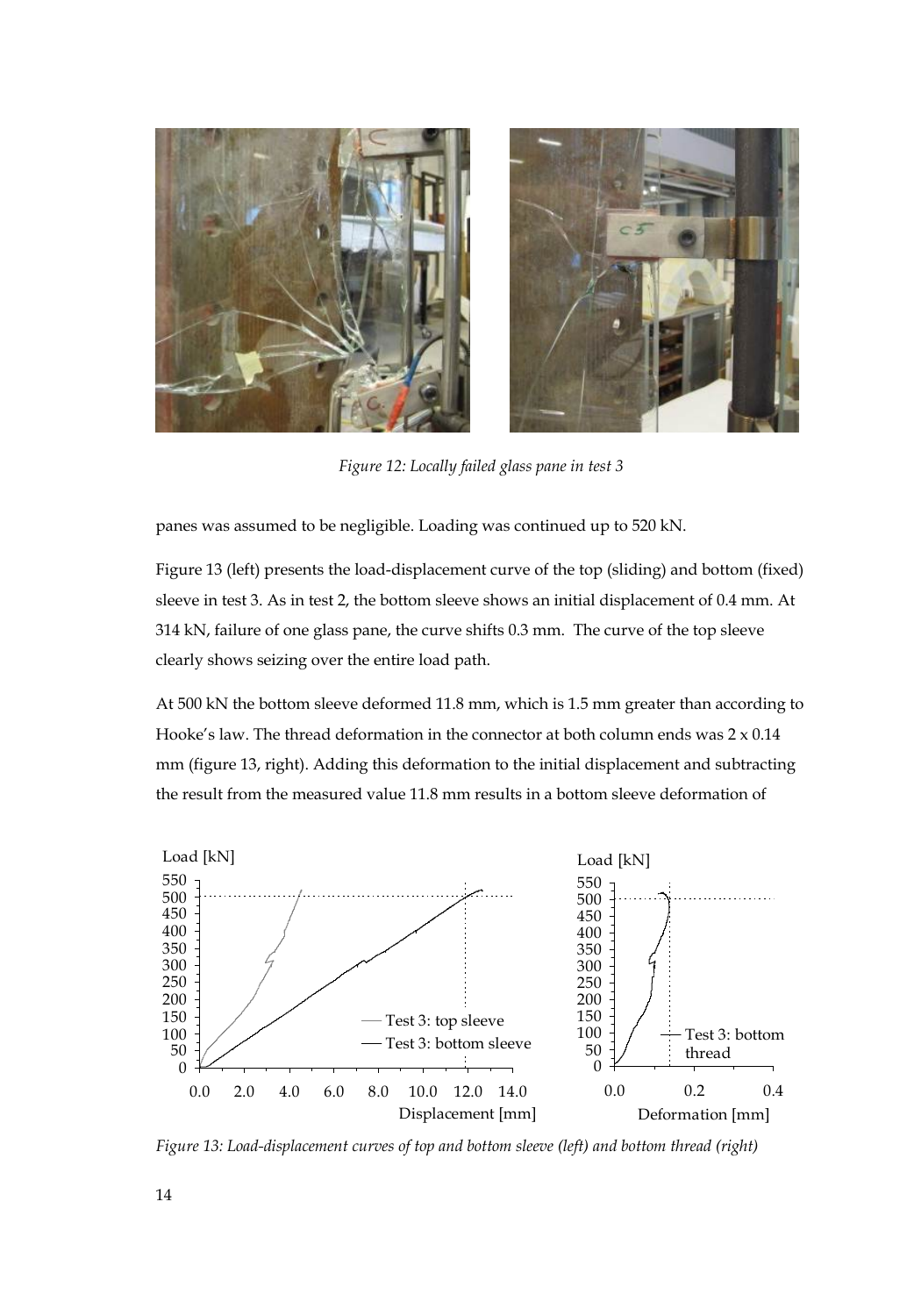11.1 mm. This is 0.8 mm greater than according to Hooke's law and can be explained by the reasons given previously for test 1.

## *3.2.4 Test 4, single steel bar*

Loading was applied manually by an upward displacement of approximately 0.002 mm/min until buckling occurred.

Figure 14 shows the load-deflection curve at bar mid height. Between 20 and 30 kN the steel bar starts to buckle. Close to the Euler buckling load of 35 kN of a clamp-ended column the steel bar failed.

# **4 Finite element simulations**

A validated FE model offers the possibility to investigate the structural response of glasssteel columns outside the scope of the experimental programme. In this paper, the FE model has been validated only on the load-displacement curves of the experiments which are discussed in chapter 3. In future research projects in the field of glass-steel columns this FE model can be adapted and improve for use in a parameter study. FE code ANSYS V11.0 [15] has been employed to simulate the structural response of the tested glass-steel columns performing GMNIA. True geometrical imperfections of the steel bar (section 3.2) were adopted. As it is impossible to include all geometrical and physical properties in a FE model, simplifications have to be made. The most important simplifications can be summarized as follows:



*Figure 14: Load-deflection curve*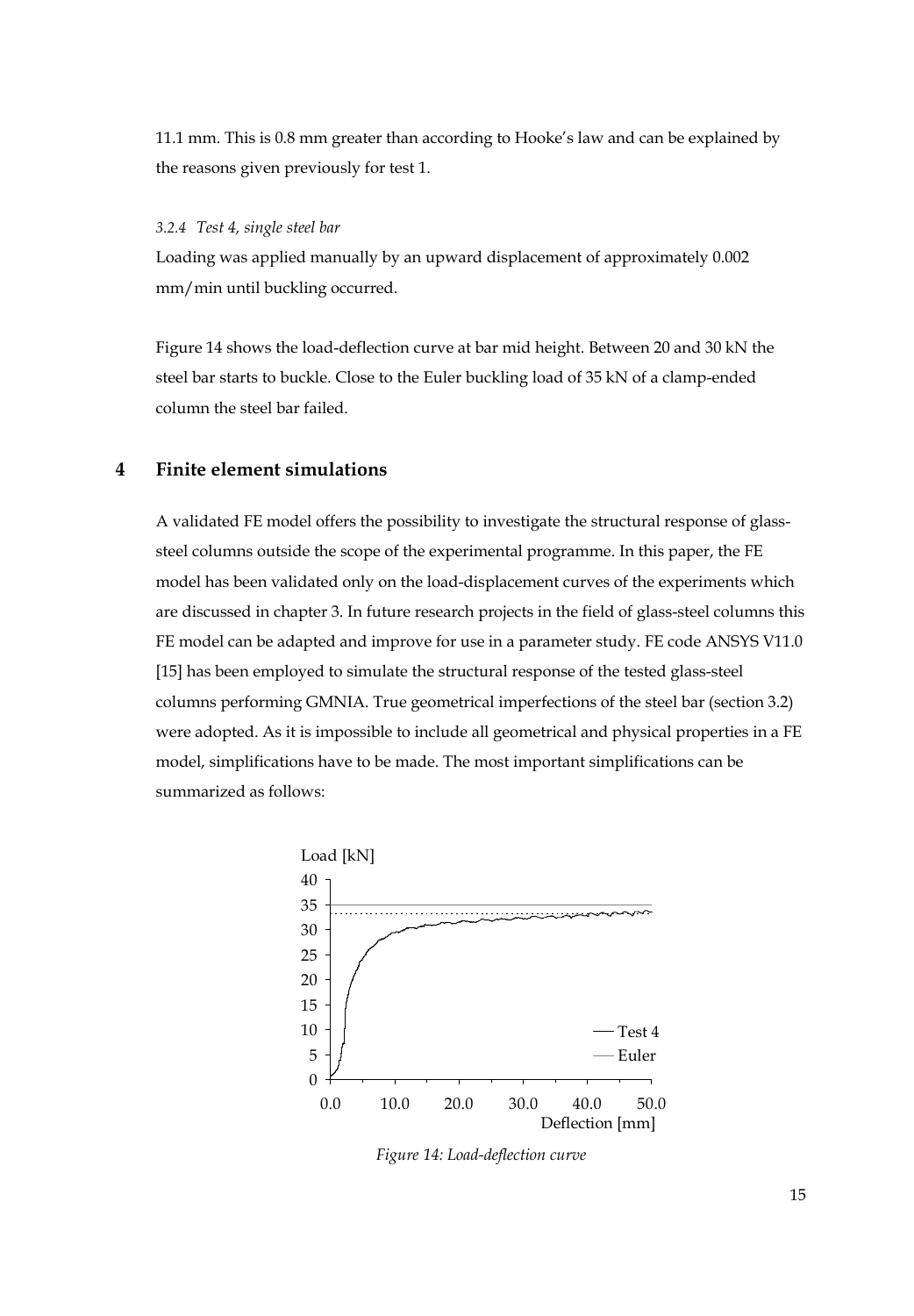- sliding sleeves were modelled fully, ignoring any friction effects;
- thread deformation of the top and bottom Dywidag connector is modelled by a linear spring having a fixed stiffness value;
- perfectly isotropic material behaviour for all materials;
- perfectly round steel bar (i.e. no cross-sectional deviation from ideal geometry other than the diameter);
- geometrical imperfections of the glass panes were neglected;
- crack behaviour of glass is not modelled.

Geometrical dimensions from table 3 were used in the FE analyses. An overview of the FE model is shown in figure 15. The main differences between the simulations discussed in this section and those discussed in section 2.4 are a multi-linear material behaviour of the steel bar, a spring element for the Dywidag connector and true geometrical imperfections as discussed in section 3.2.

## *4.1 Description of the finite element model*

#### *4.1.1 Elements and material laws*

Element type Beam188 was used to model the steel bar. When dealing with GMNIA the engineering stress-strain curve is not adequate. Instead a true stress-strain curve is needed. The small scale buckling engineering stress-stain curve was modified into a true stress – logarithmic strain curve using the following equations:

$$
\sigma_{true} = \sigma_{engineering}(1 + \varepsilon_{engineering})
$$
\n
$$
\varepsilon_{In} = \ln(1 + \varepsilon_{engineering})
$$
\n(2)

A multi-linear material model, using the multi-linear isotropic hardening option, was used to approximate the true stress-strain curve (figure 16). The Young's modulus of 215000 N/mm² follows from the true stress-strain curve.

Element type Shell181 was adopted to model the glass panes. Direct failure of the glass panes was not simulated. Failure was manually governed in the post-processor by checking the principal stresses. It was assumed that the glass pane fails if the principal stress reached 70 N/mm<sup>2</sup>, i.e. the nominal tension strength of heat strengthened float glass. A linear elastic material model with a Young's modulus of 70000 N/mm² and Poisson ratio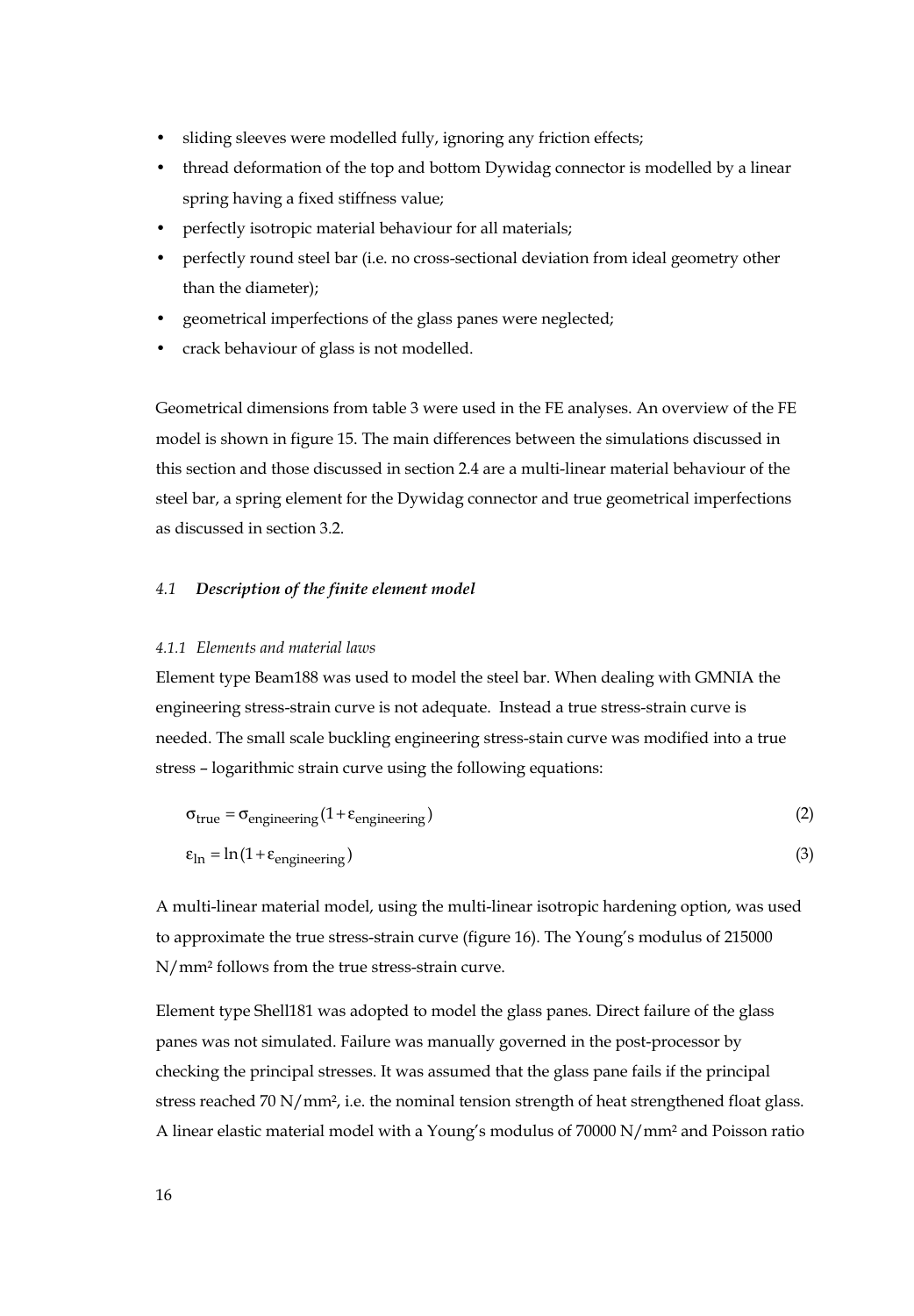

*Figure 15: Overview of the finite element model geometry* 



*Figure 16: True stress-strain curve (numerical)*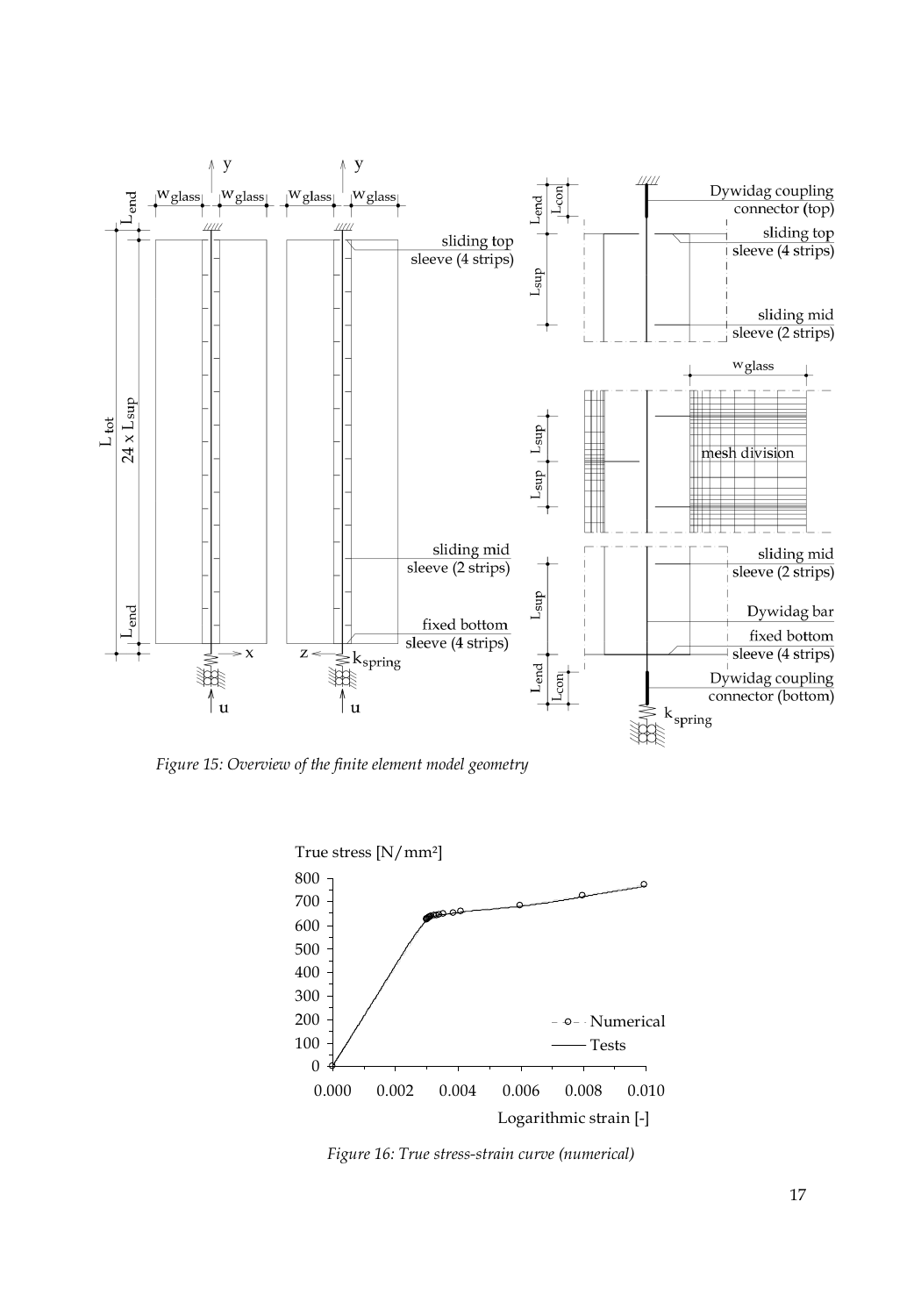of 0.23 [-] was used for the glass panes.

Mesh refinement analyses have been performed using GMNIA. For element type Shell181 it was found that a mesh refinement towards the glass-strip connection (middle right picture in figure 15) gave the best results in ultimate load and principal stresses at moderate computational time.

#### *4.1.2 Boundary conditions*

All sleeves, except the bottom one, were idealized as sliding connections. Sliding was modelled by a pair of coupled nodes. The longitudinal thread deformations in the top and bottom end Dywidag connectors were modelled together by one spring element of type Combin14 at the bottom. The stiffness was determined using the load-deformation curve of figure 9 (right). This resulted in the following spring stiffness:  $k_{\text{spring}}$  = 2 x (525000 N/ 1.7 mm) = 618 x 10<sup>3</sup> N/mm.

Full scale test 4 showed a similar buckling load as the Euler clamp-ended column. Therefore the end supports were modelled as true clamped supports.

## *4.1.3 Loading*

The glass-steel column was loaded by an upwards displacement u at the bottom of the spring element. The applied displacement in each simulation was identical to the applied displacement in the full scale tests 1, 2 and 3. The total displacement was divided into four displacement steps. Within each displacement step a solution was obtained by applying the displacement incrementally in fifty sub steps.

## *4.2 Validation of the finite element model*

#### *4.2.1 Simulation of test 1*

At a displacement of 14.3 mm, which was the bottom sleeve displacement of 15.0 mm minus the initial displacement of 0.7 mm in test 1 at 525 kN, the finite element load was 526 kN. The simulation of test 1 was able to replicate the load-displacement curve as found in the test very well (figure 17).

## *4.2.2 Simulation of test 2*

At a displacement of 11.4 mm, which was the bottom sleeve displacement of 11.8 mm minus the initial displacement of 0.4 mm in test 1 at 499 kN, the finite element load was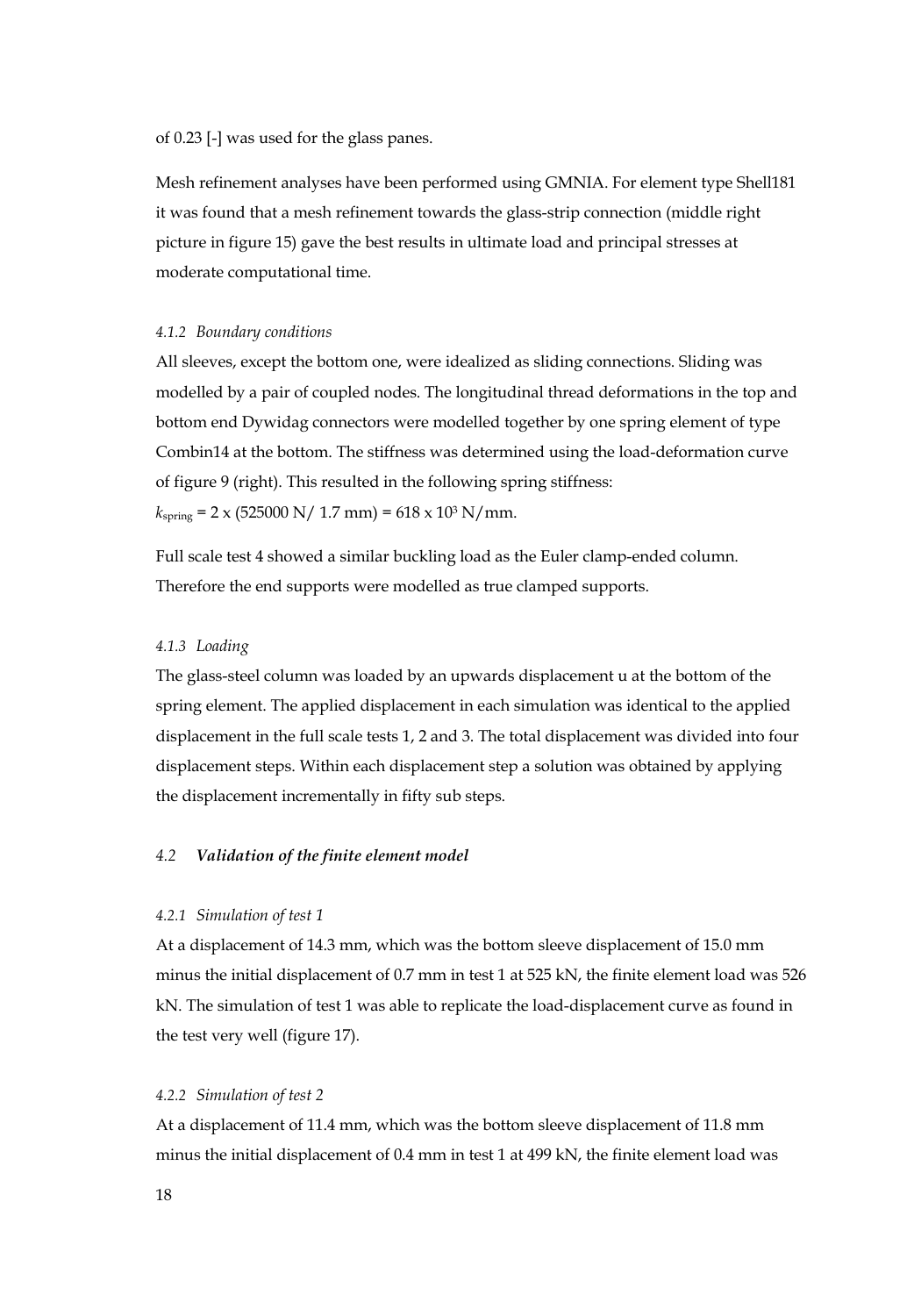

*Figure 17: Load-displacement curves of test 1 and simulation* 

495 kN. The simulation of test 2 was able to replicate the load-displacement curve as found in the test also very well (figure 18).

## *4.2.3 Simulation of test 3*

The locally failed glass pane in test 3 was deactivated at 314 kN in the simulation. After that, loading was continued with the support of the two remaining glass panes. At a displacement of 12.2 mm, which was the bottom sleeve displacement of 12.6 mm minus the initial displacement of 0.4 mm in test 3 at 520 kN, the finite element load was 519 kN. The simulation of test 3 was able to replicate the load-displacement curve as found in the test very well (figure 19).



*Figure 18: Load-displacement curves of test 2 and simulation*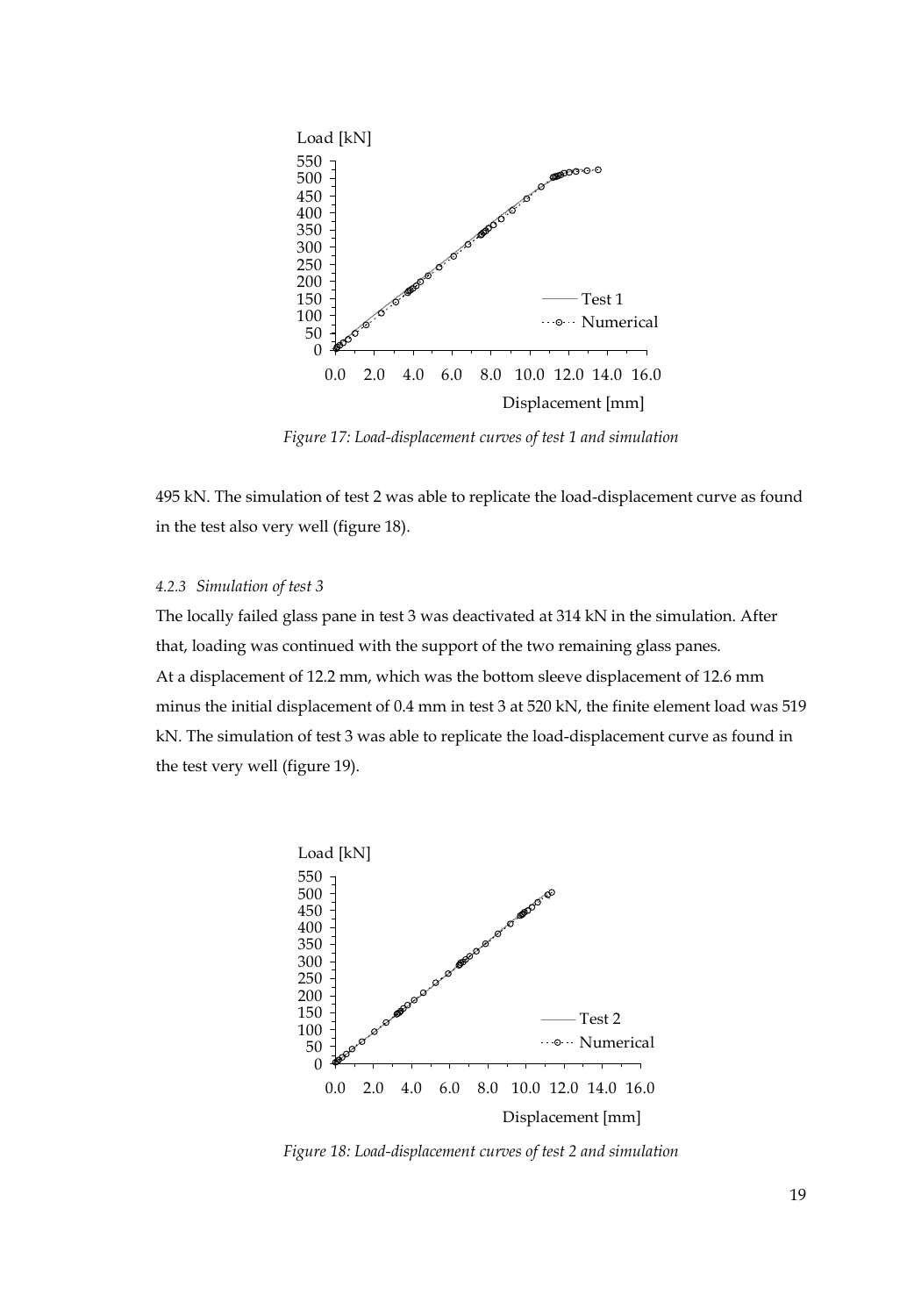# **5 Discussion**

The present glass-steel column uses high strength steel and sliding glass-steel sleeve connections. The load bearing resistance of the clamp-ended glass-steel column increased from 33 kN to 525 kN by adding four glass panes as lateral support to the steel bar. The design has sufficient redundancy as was confirmed by the full scale tests. Especially test 3 showed redundancy since the steel bar was laterally supported by two glass panes placed perpendicularly after failure of one glass pane and still a load of 520 kN was reached. The sudden local glass pane failure at a load of 314 kN in test 3 could not be explained.

In test 2 the second highest sliding sleeve seized on the threaded part of the steel bar inducing glass pane failure. Sliding sleeves on threaded parts are therefore to be avoided in the design.

An overview of experimental and simulated loads is presented in table 4. The FE model was able to replicate the load-displacement curves of the tests with good accuracy. The differences between experimental and numerical maximum loads were only 0.8%.

In table 5 the present glass-steel column is compared with an earlier version of a glass-steel column [4] and [5] and traditional pin-ended I shaped steel columns in normal steel grade S235 being 3600 mm long. Eurocode 3 has been adopted to determine the buckling resistances *Nb,Rd* with respect to the columns' weakest axes. The present glass-steel column is able to resist about as much load as traditional sections but it is far more transparent.



*Figure 19: Load-displacement curves of test 3 and simulation*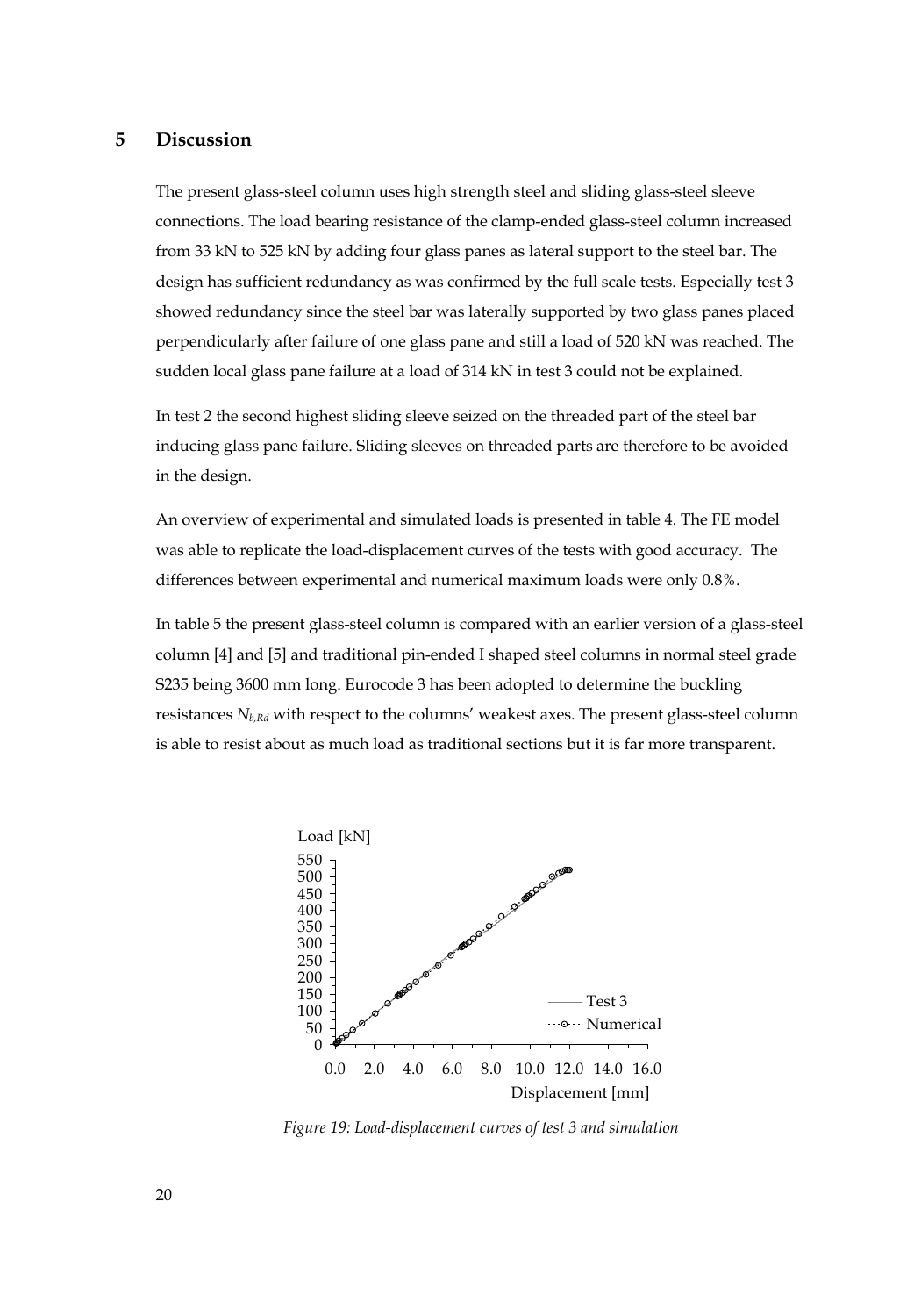## **6 Conclusions**

It was possible to laterally support a high strength steel bar by glass panes and utilize the steel bar's squash load in tests 1 and 3. Although the squash load was not reached in test 2 because the second highest sleeve seized on the bar's thread, it is most likely that the squash load could be reached if sliding of the second highest sleeve was assured. From test 3 it can be concluded that the steel bar required little lateral support to fully suppress flexural buckling. This test also showed that the design has redundancy.

The restraining effect (i.e. suppressing buckling) of the glass panes was observed both in experiments and simulations. It was shown that a very slender high strength steel bar can be used as a column if restrained adequately by glass panes. The feasibility of this design was demonstrated.

It was possible to simulate the tested glass-steel column with sufficient accuracy. However more tests need to be carried out to fine tune the present FE model of the glass-steel

| Test setup     | Experiment | Simulation | <b>Differences</b> |
|----------------|------------|------------|--------------------|
|                | 525 kN     | 526 kN     | $0.2\%$            |
| $\mathcal{P}$  | 499 kN     | 495 kN     | $0.8 \%$           |
| 3              | 520 kN     | 519 kN     | $0.2\%$            |
| $\overline{4}$ | 35 kN      | 35 kN      | $0.0\%$            |

*Table 4: Overview of the experimental and simulated loads* 

|  |  | Table 5: Overview of load bearing capacities |
|--|--|----------------------------------------------|
|  |  |                                              |

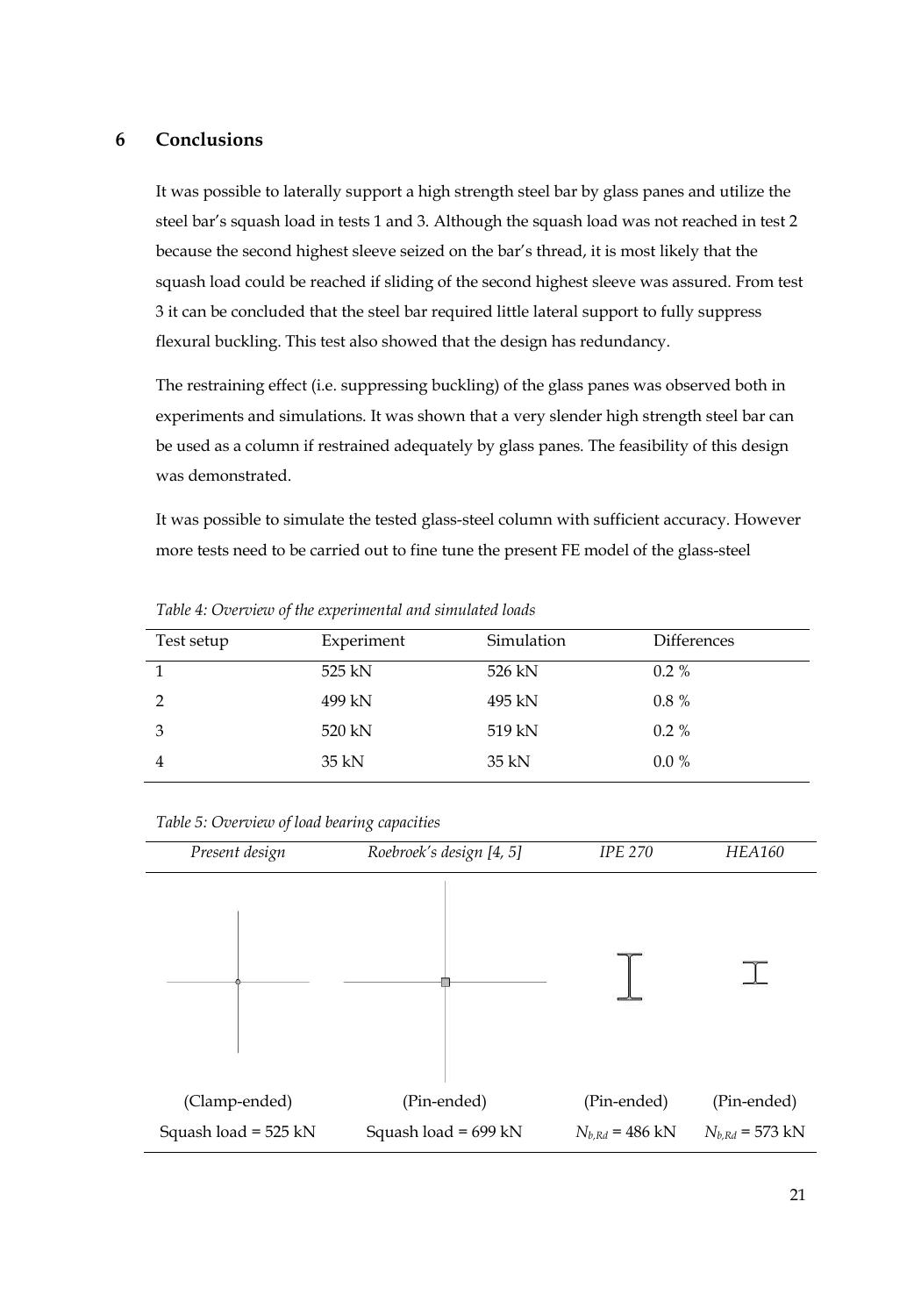column. Then it makes sense to carry out a parametric study to investigate the structural response of glass-steel columns outside the scope of the experimental programme.

Due to the production process of the Dywidag steel bar the yield stress in compression was approximately 30% lower than in tension, resulting in a reduction in load bearing resistance even when sufficient lateral support was present.

In order to avoid direct stresses to occur in the glass panes, sliding sleeves were used in the design to connect the glass panes to the steel bar and these were shown to be effective.

The design of the glass-steel column consisting of a steel bar laterally supported by glass panes through sliding sleeves has sufficient redundancy: two out of four glass panes placed perpendicularly can fail without significantly affecting the load bearing resistance of the glass-steel column.

# **7 Recommendations**

The present glass-steel column design possessed some drawbacks. For future research projects in the field of glass-steel columns, the flowing recommendations are made:

- 1. Concerning the experiments it is recommended to increase the number of glass-steel column specimens. Experimental observations in this paper were based on a single glass-steel column only;
- 2. Only one glass pane width was used to laterally support the present glass-steel column. Other glass pane widths should be used to investigate the effect of the glass pane width on suppressing flexural buckling;
- 3. The Dywidag steel bar showed a lower yield stress under compression than in tension. This reduced the load bearing resistance by approximately 30%. It is recommended to investigate glass-steel columns with higher steel yield stress under compression than used in the present research project.
- 4. It is recommended to further fine tune the FE model based on additional data from more experiments. Then, a parameter study to investigate the effect of salient parameters on the failure behaviour of the glass-steel column can be carried out.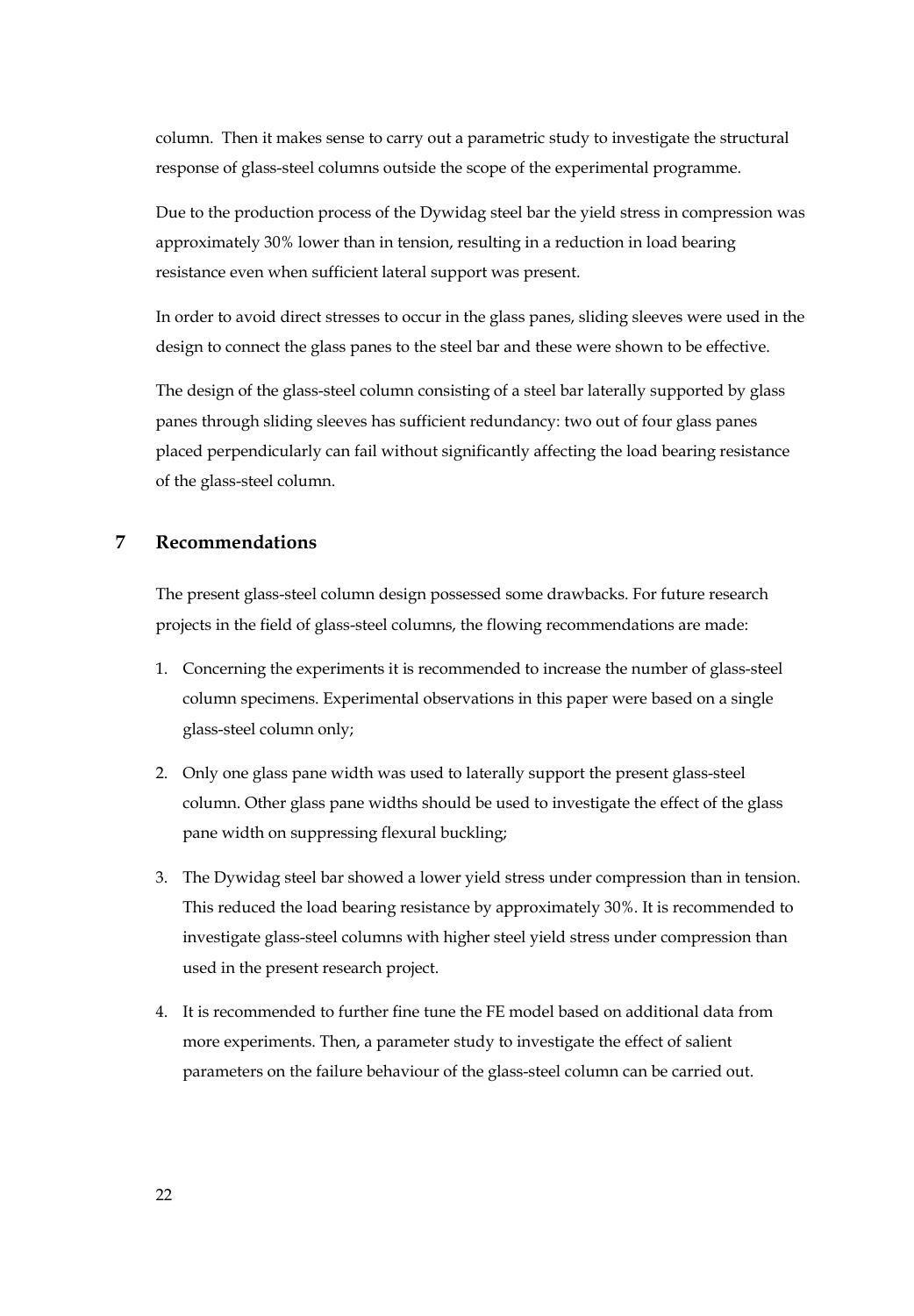# **References**

- [1] Overend, M. (2005), The Design, Assembly & Performance of Glass Columns, *Glass processing days 2005*, New Product Developments and Applications, pp. 1-5
- [2] Nieuwenhuijzen, E.J. van (2005), The Laminated Glass Column, *Glass processing days 2005*, Building Projects Case Studies, pp. 1-4
- [3] Luible, A. (2004), *Stabilität von Tragelementen aus Glas*, PhD thesis, EPFL, Thèse no 3014, Lausanna, Switzerland
- [4] Roebroek, F.J.A. (2009), Design of a Transparent Column in Glass and Steel, research report number ARR 2009 BWK 4578, master thesis, Dept. of the Built Environment, Eindhoven University of Technology, Eindhoven, The Netherlands
- [5] Roebroek, F.; Snijder, H.H.; Herwijnen, F. van; Huveners, E.M.P. (2010), Design of a transparent column in glass and steel, *Challenging Glass 2 – Conference on Architectural and Structural Applications of Glass*, Bos – Louter - Veer (Eds.), Delft University of Technology, pp. 1-10
- [6] Dierks, D. (2012), A Slender High Strength Steel Column Laterally Supported by Glass Panes, research report number A-2012.21/O-2012.21, master thesis, Dept. of the Built Environment, Eindhoven University of Technology, Eindhoven, The Netherlands
- [7] *NEN-EN-1993-1* (2006), Eurocode 3: Design of steel structures Part 1-1: General rules and rules for buildings
- [8] Bos, F.P. (2009), *Safety Concepts in Structural Glass Engineering*, PhD Thesis, Delft University of Technology, Delft, The Netherlands
- [9] European Technical Approval DYWIDAG Spannsysteme, ETA-05/0123, Dywidag product data sheet
- [10]Johansson, B.; Collin, P. (2005), Eurocode For High Strength Steel and Applications in Construction, 1st International Conference on Super-High Strength Steels, 2 - 4 November 2005, Rome, Italy, Publisher Associazione Italiana di Metallurgia, Milano, 12 pp.
- [11]3M Scotch-Weld 9323 B/A (1996), Structural Adhesive, Product Data Sheet
- [12]Huveners, E.M.P. (2009), *Circumferentially Adhesive Bonded Glass Panes for Bracing Steel Frames in Façades*, PhD Thesis, Eindhoven University of Technology, Eindhoven, the Netherlands
- [13]*NEN-EN-10002-1* (2001), Metallic materials Tensile testing Part 1: Method of test at ambient temperature